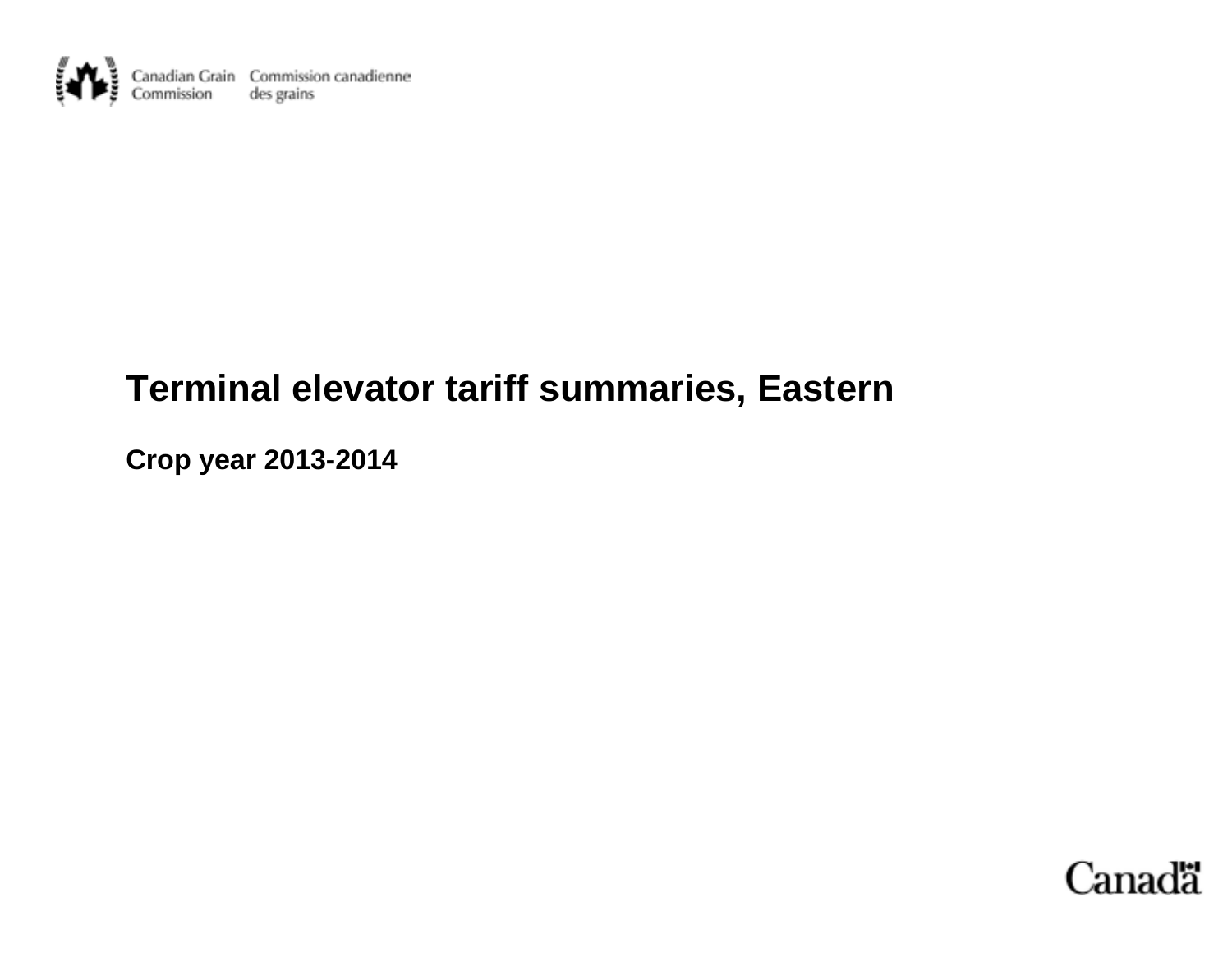# **Elevation**

receiving, elevating and loading out, from ships

| To Ships                                     | Wheat<br>(including<br>durum) | Oats           | <b>Barley</b>  | Rye            | Flax-<br>seed  | Canola,<br>Rapeseed<br>or Mustard | Corn           | Sunflower<br>Seed        | Soybeans<br>or Peas      | Other<br>Grains or<br>Scrgs. |
|----------------------------------------------|-------------------------------|----------------|----------------|----------------|----------------|-----------------------------------|----------------|--------------------------|--------------------------|------------------------------|
|                                              |                               |                |                |                |                | - \$ per tonne -                  |                |                          |                          |                              |
| ADM Agri-Industries Co. - Windsor            | 5.17                          | 5.17           | 5.17           | 5.17           | 5.17           | 5.17                              | 5.17           | 5.17                     | 5.17                     | 5.17                         |
| Bunge - Quebec                               | 4.70                          | 7.46           | 5.74           | 4.92           | 7.18           | 7.29                              | 5.13           | 15.70                    | 6.14                     | 7.46                         |
| Cargill - Baie-Comeau                        | 5.01                          | 8.19           | 6.20           | 5.26           | 7.87           | 8.00                              | 5.50           | 17.74                    | 6.67                     | $\star$                      |
| - Sarnia**                                   | 7.10                          | $\blacksquare$ | $\blacksquare$ | $\blacksquare$ | $\blacksquare$ | $\blacksquare$                    | 7.10           | $\overline{\phantom{a}}$ | 7.10                     | $\blacksquare$               |
| Southpier - Goderich                         | 5.42                          | 5.99           | 5.43           | $\blacksquare$ |                | $\blacksquare$                    | 4.81           | $\blacksquare$           | 5.83                     | 7.46 $^{2/}$                 |
| - Port Colborne***                           |                               | $\blacksquare$ |                | $\blacksquare$ |                |                                   | $\blacksquare$ | ۰                        | $\overline{\phantom{0}}$ | $\blacksquare$               |
| Great Lakes - Owen Sound                     | 7.50                          | 8.25           | 8.25           | 8.25           | $\blacksquare$ | 10.00                             | 7.50           |                          | 8.25                     | 11.00 $\frac{1}{2}$          |
| Halifax Port Corporation                     | 5.60                          | 9.19           | 6.95           | 5.89           | 8.83           | 8.97                              | 6.16           | 19.87                    | 7.47                     | 9.19                         |
| Montreal - Viterra                           | 5.25                          | 9.00           | 6.75           | $\blacksquare$ | 8.75           | 9.00                              | 6.50           | $\blacksquare$           | 7.25                     | 9.34                         |
| Port Cartier - Louis Dreyfus Cda.Ltd.        | 4.85                          | 8.05           | 6.05           | 5.10           | 7.75           | 7.85                              | 5.40           | 17.25                    | 6.55                     | 8.20                         |
| Prescott                                     | 4.99                          | 7.63           | 5.89           | 5.23           | 7.47           | 7.59                              | 5.51           | 16.51                    | 6.57                     | 7.63                         |
| Sorel                                        | 4.32                          | 7.08           | 5.36           | 4.54           | 6.80           | 6.91                              | 4.75           | 15.32                    | 5.76                     | 7.08                         |
| <b>Trois-Rivières</b>                        | 4.82                          | 8.03           | 5.98           | 5.07           | 7.67           | 7.81                              | 5.30           | $\blacksquare$           | 6.44                     | 8.23                         |
| Richardson International - Hamilton          | 4.25                          | 5.80           | 5.50           | 4.60           | 6.90           | 7.05                              | 4.70           | $\overline{\phantom{a}}$ | 5.75                     | $\overline{\phantom{a}}$     |
| Parrish & Heimbecker - Hamilton <sup>+</sup> | 7.50                          | 8.25           | 8.25           | 8.25           | $\blacksquare$ | 10.00                             | 7.50           |                          | 8.25                     | 11.00 <sup>1</sup>           |

\* By arrangement

\*\* Other grains by prior arrangement

\*\*\* Self unloading laker charge \$6.00/MT

+ Identify Preserved Grain - \$11.50

1/ Screenings - \$8.25

 $\frac{2}{3}$  Screenings - \$6.74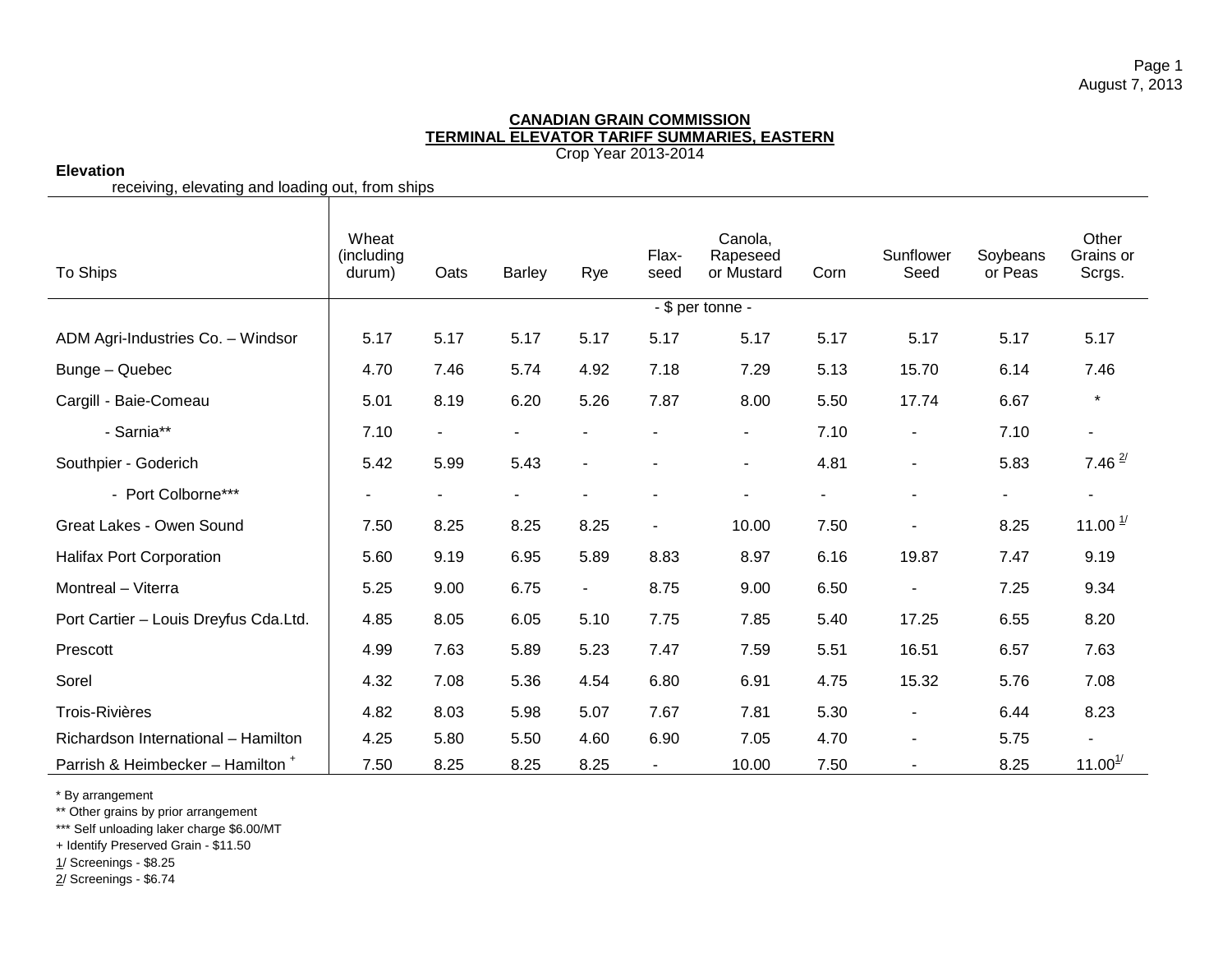# **Elevation**

Receiving, elevating and loading out, from ships

| To railway cars or<br>conveyors              | Wheat<br>(including<br>durum) | Oats           | <b>Barley</b>  | Rye            | Flax-<br>seed  | Canola,<br>Rapeseed<br>or Mustard | Corn/          | Sunflower<br>Seed        | Soybeans<br>or Peas | Other<br>Grains or<br>Scrgs. |
|----------------------------------------------|-------------------------------|----------------|----------------|----------------|----------------|-----------------------------------|----------------|--------------------------|---------------------|------------------------------|
|                                              |                               |                |                |                |                | - \$ per tonne -                  |                |                          |                     |                              |
| ADM Agri-Industries Co.- Windsor             | 6.32                          | 6.32           | 6.32           | 6.32           | 6.32           | 6.32                              | 6.32           | 6.32                     | 6.32                | 6.32                         |
| Bunge - Quebec                               |                               |                |                |                |                | ۰                                 | $\blacksquare$ | ۰                        | ۰                   |                              |
| Cargill - Baie-Comeau                        |                               |                | $\blacksquare$ |                |                |                                   | $\blacksquare$ | ٠                        | $\blacksquare$      |                              |
| - Sarnia*                                    | 8.50                          | $\blacksquare$ | $\blacksquare$ |                |                | ۰                                 | 8.50           | $\overline{\phantom{a}}$ | 8.50                | $\sim$                       |
| Southpier - Goderich                         | 5.93                          | 8.13           | 7.04           | $\blacksquare$ |                | Ξ.                                | 6.24           | $\overline{\phantom{a}}$ | 7.56                | $9.68 \frac{1}{2}$           |
| - Port Colborne***                           |                               |                |                |                |                | ۰                                 |                | $\overline{\phantom{a}}$ |                     |                              |
| Great Lakes - Owen Sound                     |                               |                | $\blacksquare$ |                |                |                                   | $\blacksquare$ | ۰                        | $\blacksquare$      |                              |
| <b>Halifax Port Corporation</b>              | 7.27                          | 11.91          | 9.01           | 7.65           | 11.44          | 11.63                             | 7.99           | 25.77                    | 9.69                | 11.92                        |
| Montreal - Viterra                           | 6.95                          | 12.00          | 8.75           | $\sim$         | 11.50          | 11.75                             | 8.25           | $\overline{\phantom{a}}$ | 9.55                | 12.15                        |
| Port-Cartier - Louis Dreyfus Cda. Ltd.       |                               | $\blacksquare$ | $\blacksquare$ |                |                | Ξ.                                | $\blacksquare$ | ٠                        | $\blacksquare$      | ۰                            |
| Prescott                                     | 6.37                          | 9.90           | 7.50           | 6.54           | 9.49           | 9.67                              | 6.88           | 21.41                    | 8.24                | 9.91                         |
| Sorel                                        | 5.61                          | 9.20           | 6.96           | 5.89           | 8.83           | 8.98                              | 6.17           | 19.90                    | 7.48                | 9.20                         |
| <b>Trois-Rivières</b>                        | 7.11                          | 12.00          | 8.94           | 7.52           | 11.49          | 11.70                             | 7.88           | $\overline{\phantom{a}}$ | 9.66                | 12.06                        |
| Richardson International - Hamilton          | 5.50                          | 7.85           | 6.80           | 6.00           | 9.00           | 9.15                              | 6.05           | $\blacksquare$           | 7.50                |                              |
| Parrish & Heimbecker - Hamilton <sup>+</sup> | 9.00                          | 9.75           | 9.75           | 9.75           | $\blacksquare$ | 11.50                             | 9.00           | $\overline{\phantom{a}}$ | 9.75                | $12.50$ $\frac{2}{1}$        |

\* Other grains by prior arrangement

\*\*\* Self unloading laker charge \$6.00/MT

+ Identity Preserved Grain - \$13.00

1/ Screenings - \$8.88

2/ Screenings - \$9.75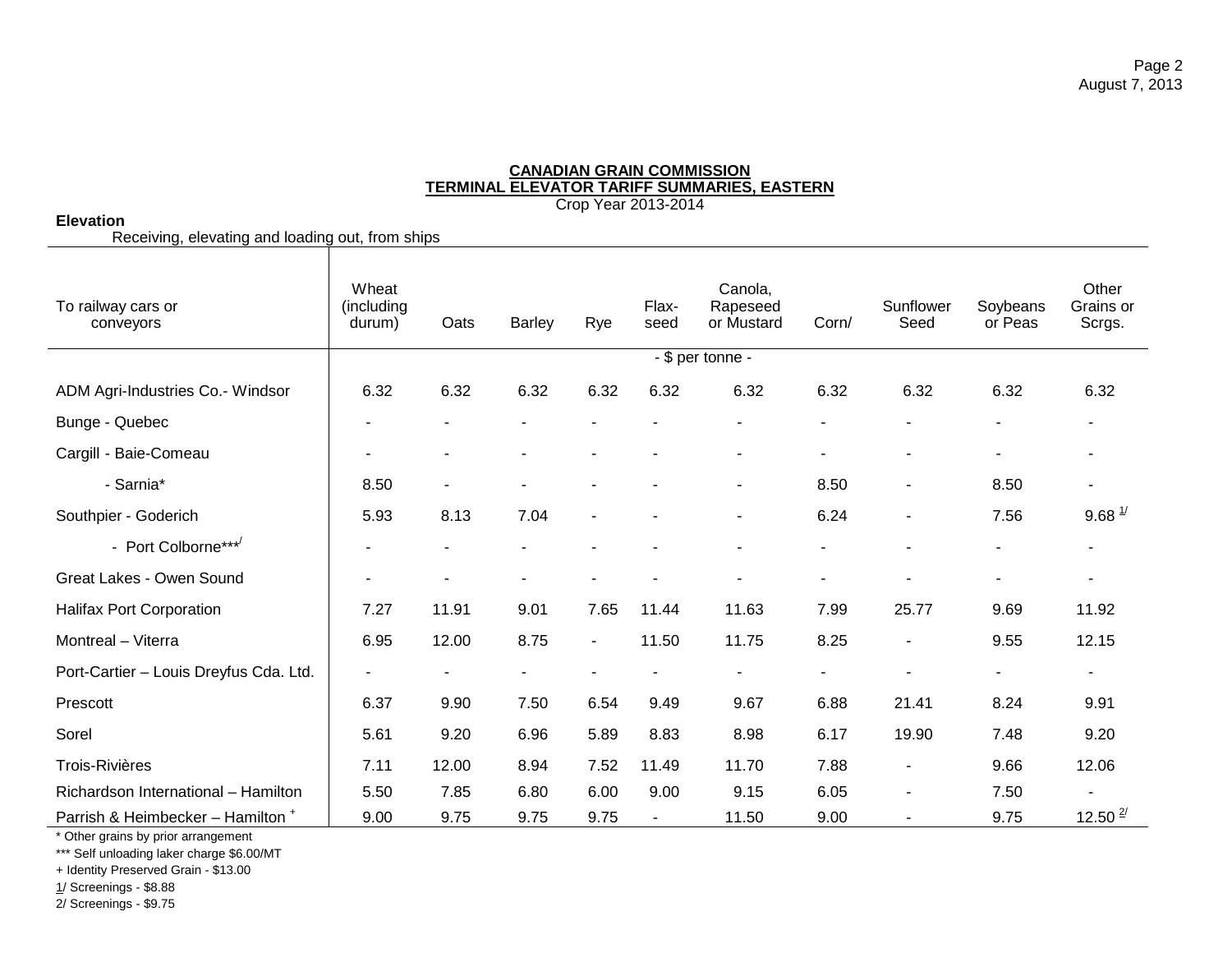# **Elevation**

Receiving, elevating and loading out, from ships

| To trucks                              | Wheat<br>(including<br>durum) | Oats           | <b>Barley</b>  | Rye                      | Flax-<br>seed            | Canola,<br>Rapeseed<br>or Mustard | Corn | Sunflower<br>Seed        | Soybeans<br>or Peas      | Other<br>Grains or<br>Scrgs. |
|----------------------------------------|-------------------------------|----------------|----------------|--------------------------|--------------------------|-----------------------------------|------|--------------------------|--------------------------|------------------------------|
|                                        |                               |                |                |                          |                          | - \$ per tonne -                  |      |                          |                          |                              |
| ADM Agri-Industries Co. - Windsor      | 7.47                          | 7.47           | 7.47           | 7.47                     | 7.47                     | 7.47                              | 7.47 | 7.47                     | 7.47                     | 7.47                         |
| Bunge - Quebec                         | 7.07                          | 11.35          | 8.68           | 7.40                     | 10.91                    | 11.08                             | 7.74 | 23.91                    | 9.30                     | 11.35                        |
| Cargill - Baie-Comeau                  | 8.64                          | 14.11          | 10.74          | 9.06                     | 13.79                    | 14.41                             | 9.53 | 30.20                    | 11.62                    | $\star$                      |
| - Sarnia**                             | 9.20                          | $\blacksquare$ | $\blacksquare$ | $\blacksquare$           |                          | $\blacksquare$                    | 9.20 | $\overline{\phantom{a}}$ | 9.20                     | $\blacksquare$               |
| Southpier - Goderich                   | 6.54                          | 8.58           | 7.79           | $\overline{\phantom{a}}$ |                          | $\blacksquare$                    | 7.04 | $\overline{\phantom{a}}$ | 8.53                     | 11.54 $\frac{1}{2}$          |
| - Port Colborne***                     |                               | $\sim$         | $\blacksquare$ | $\blacksquare$           | $\overline{\phantom{a}}$ | ۰                                 |      | $\blacksquare$           | $\sim$                   |                              |
| Great Lakes - Owen Sound               | 9.00                          | 9.75           | 9.75           | 9.75                     | $\blacksquare$           | 11.50                             | 9.00 | $\blacksquare$           | 9.75                     | 12.50 $\frac{2}{3}$          |
| <b>Halifax Port Corporation</b>        | 8.67                          | 14.20          | 10.74          | 9.11                     | 13.64                    | 13.87                             | 9.54 | 30.74                    | 11.55                    | 14.21                        |
| Montreal - Viterra                     | 8.70                          | 14.25          | 10.50          | $\blacksquare$           | 13.75                    | 14.00                             | 9.75 | $\blacksquare$           | 11.50                    | 14.50                        |
| Port-Cartier - Louis Dreyfus Cda. Ltd. |                               | $\blacksquare$ | ٠              | $\overline{\phantom{a}}$ | ٠                        | $\blacksquare$                    |      | $\blacksquare$           | $\overline{\phantom{a}}$ | ٠                            |
| Prescott                               | 6.43                          | 10.00          | 7.57           | 6.61                     | 9.58                     | 9.77                              | 6.95 | 21.62                    | 8.32                     | 10.01                        |
| Sorel                                  | 6.69                          | 10.97          | 8.30           | 7.02                     | 10.53                    | 10.70                             | 7.36 | 23.73                    | 8.92                     | 10.97                        |
| <b>Trois-Rivières</b>                  | 7.47                          | 12.24          | 9.26           | 7.84                     | 11.75                    | 11.94                             | 8.22 | $\overline{\phantom{a}}$ | 9.96                     | 12.25                        |
| Richardson International - Hamilton    | 6.05                          | 8.30           | 7.50           | 7.15                     | 10.70                    | 10.90                             | 6.85 | $\overline{\phantom{a}}$ | 8.50                     |                              |
| Parrish & Heimbecker - Hamilton +      | 9.00                          | 9.75           | 9.75           | 9.75                     | $\overline{\phantom{a}}$ | 11.50                             | 9.00 |                          | 9.75                     | 12.50 $\frac{2}{3}$          |

\* By arrangement

\*\* Other grains by prior arrangement

\*\*\* Self unloading laker charge \$6.00/MT

+ Identity Preserved Grain - \$13.00

1/ Screenings - \$8.14

2/ Screenings - \$9.75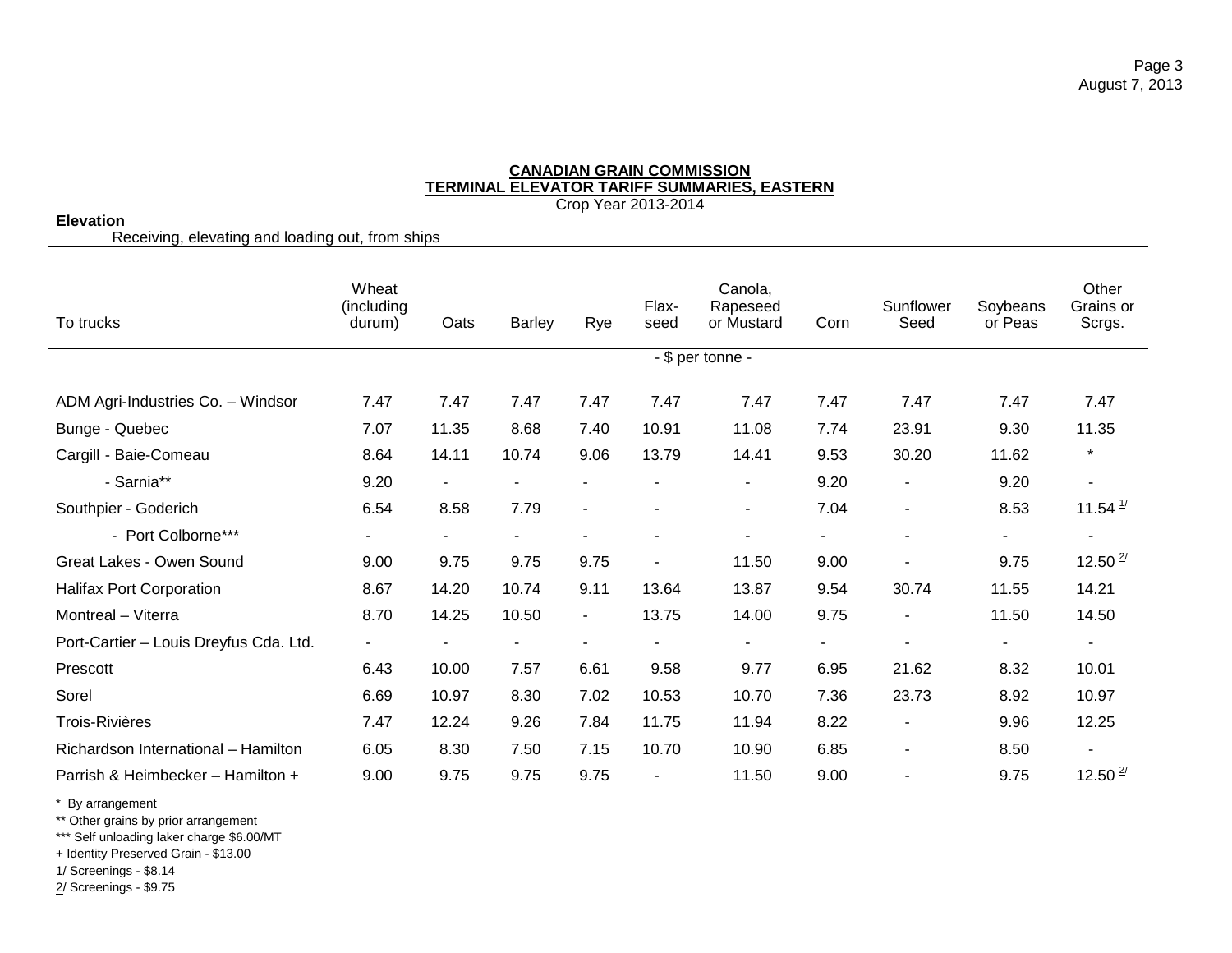# **Elevation**

Receiving, elevating and loading out, from railway cars

| To ships                                            | Wheat<br>(including<br>durum) | Oats           | <b>Barley</b> | Rye            | Flax-<br>seed | Canola,<br>Rapeseed<br>or Mustard | Corn | Sunflower<br>Seed            | Soybeans<br>or Peas | Other<br>Grains or<br>Scrgs. |
|-----------------------------------------------------|-------------------------------|----------------|---------------|----------------|---------------|-----------------------------------|------|------------------------------|---------------------|------------------------------|
|                                                     |                               |                |               |                |               | - \$ per tonne -                  |      |                              |                     |                              |
| ADM Agri-Industries Co. - Windsor<br>Bunge - Quebec | 5.46                          | 5.46           | 5.46          | 5.46           | 5.46          | 5.46                              | 5.46 | 5.46                         | 5.46                | 5.46                         |
| - from railway cars                                 | 5.89                          | 9.45           | 7.22          | 6.17           | 9.08          | 9.23                              | 6.45 | 20.05                        | 7.74                | 9.45                         |
| - from unit trains                                  | 4.81                          | 7.57           | 5.85          | 5.03           | 7.29          | 7.40                              | 5.24 | 15.81                        | 6.25                | 7.57                         |
| Cargill - Baie-Comeau                               |                               |                |               |                |               |                                   |      |                              |                     |                              |
| - Sarnia*                                           | 7.10                          | $\blacksquare$ |               |                |               | ۰                                 | 7.10 | $\overline{\phantom{a}}$     | 7.10                |                              |
| Southpier - Goderich                                | 7.12                          | 9.52           | 7.98          |                |               | ٠                                 | 7.08 | ٠                            | 9.19                | 12.10 $\frac{1}{2}$          |
| - Port Colborne                                     | 7.86                          | 7.86           | 7.86          | 7.86           |               | ۰                                 | 7.86 | ٠                            | 7.86                | 10.53 $\frac{1}{2}$          |
| Great Lakes - Owen Sound                            |                               |                |               |                |               |                                   |      |                              |                     |                              |
| Halifax Port Corporation                            | 7.21                          | 11.82          | 8.93          | 7.58           | 11.35         | 11.52                             | 7.93 | 25.55                        | 9.59                | 11.81                        |
| Montreal - Viterra                                  |                               |                |               |                |               |                                   |      |                              |                     |                              |
| - from railway cars                                 | 7.55                          | 12.25          | 9.30          | ٠              | 11.75         | 12.00                             | 8.75 |                              | 10.00               | 12.34                        |
| - from unit trains                                  | 5.80                          | 9.50           | 7.25          | $\blacksquare$ | 9.25          | 9.50                              | 7.00 | $\blacksquare$               | 7.75                | 9.84                         |
| Port-Cartier - Louis Dreyfus Cda. Ltd.              |                               | $\blacksquare$ |               |                |               | ۰                                 |      |                              |                     |                              |
| Prescott                                            | 6.63                          | 9.75           | 7.43          | 6.54           | 9.68          | 9.85                              | 7.09 | 26.49                        | 8.42                | 10.78                        |
| Sorel                                               | 5.56                          | 9.12           | 6.89          | 5.84           | 8.75          | 8.90                              | 6.12 | 19.72                        | 7.41                | 9.12                         |
| <b>Trois-Rivières</b>                               |                               |                |               |                |               |                                   |      |                              |                     |                              |
| - from railway cars                                 | 7.03                          | 11.82          | 8.86          | 7.41           | 10.73         | 10.92                             | 7.69 | $\qquad \qquad \blacksquare$ | 9.30                | 11.51                        |
| - from unit trains                                  | 5.44                          | 8.90           | 6.74          | 5.72           | 8.54          | 8.69                              | 5.97 | $\overline{\phantom{a}}$     | 7.23                | 8.95                         |
| Richardson International - Hamilton                 | 5.75                          | 9.00           | 7.00          | 5.95           | 8.90          | 9.05                              | 6.00 | ۰                            | 5.60                |                              |
| Parrish & Heimbecker - Hamilton                     | 9.00                          | 9.75           | 9.75          | 9.75           |               | 11.50                             | 9.00 |                              | 9.75                | $12.50$ $^{1/2}$             |

\* Other grains by prior arrangement

1/ Screenings – Goderich - \$8.21; Port Colborne- \$10.53; P & H - \$9.75

2/ Identity Preserved Grain – Goderich, Port Colborne - \$13.32; P & H -\$13.23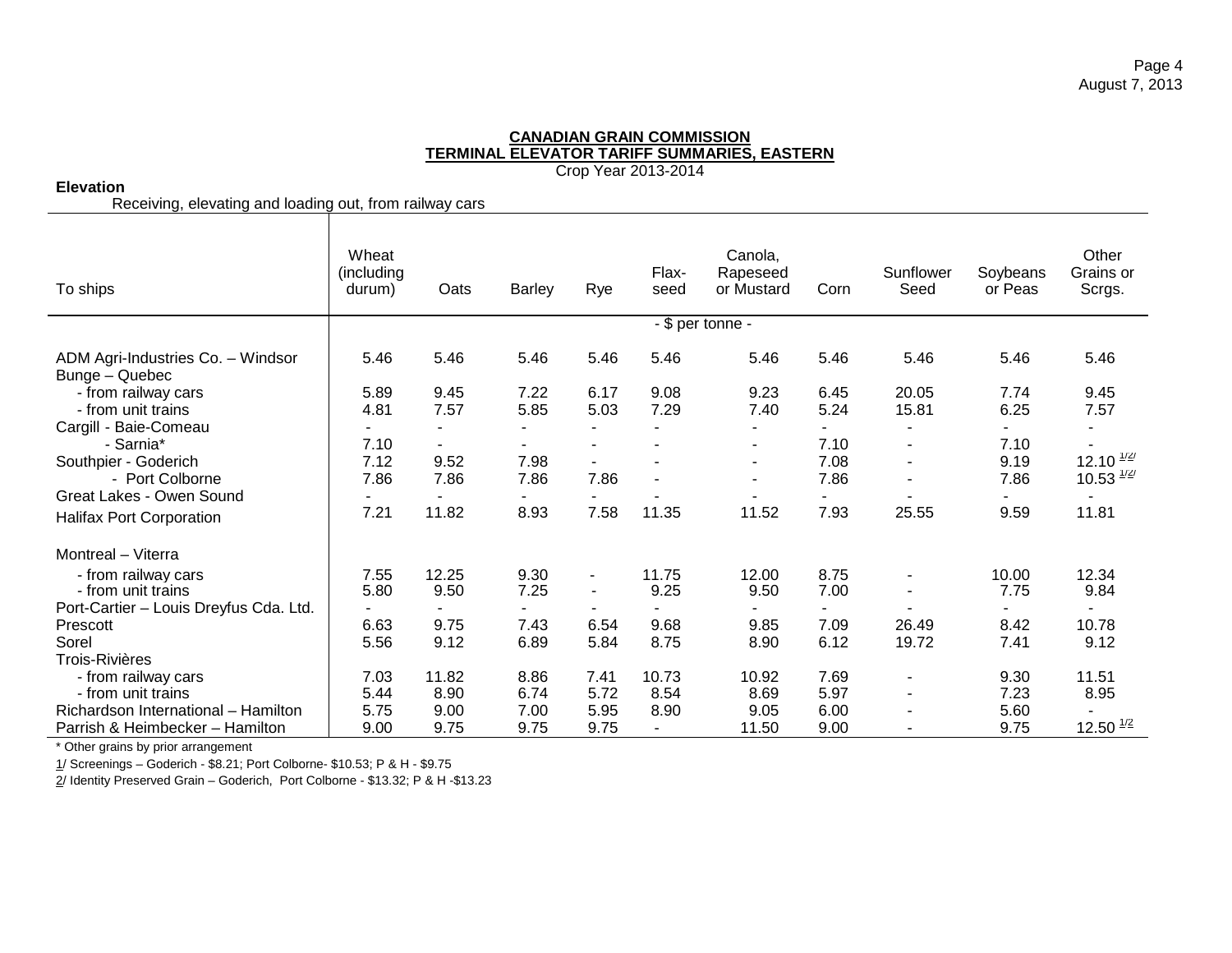# **Elevation**

Receiving, elevating and loading out, from railway cars

| To railway cars or<br>conveyors                                                                           | Wheat<br>(including<br>durum)            | Oats                             | <b>Barley</b>            | Rye                           | Flax-<br>seed                    | Canola,<br>Rapeseed<br>or Mustard | Corn                            | Sunflower<br>Seed | Soybeans<br>or Peas              | Other<br>Grains or<br>Scrgs.               |
|-----------------------------------------------------------------------------------------------------------|------------------------------------------|----------------------------------|--------------------------|-------------------------------|----------------------------------|-----------------------------------|---------------------------------|-------------------|----------------------------------|--------------------------------------------|
|                                                                                                           |                                          |                                  |                          |                               |                                  | - \$ per tonne -                  |                                 |                   |                                  |                                            |
| ADM Agri-Industries Co. - Windsor                                                                         | 6.61                                     | 6.61                             | 6.61                     | 6.61                          | 6.61                             | 6.61                              | 6.61                            | 6.61              | 6.61                             | 6.61                                       |
| Bunge - Quebec                                                                                            |                                          | $\blacksquare$                   |                          |                               |                                  |                                   |                                 |                   |                                  | $\overline{\phantom{a}}$                   |
| Cargill - Baie-Comeau                                                                                     |                                          | $\blacksquare$                   |                          |                               |                                  | $\overline{a}$                    |                                 |                   | $\blacksquare$                   |                                            |
| - Sarnia*                                                                                                 | 8.50                                     |                                  |                          |                               |                                  |                                   | 8.50                            |                   | 8.50                             |                                            |
| Southpier - Goderich                                                                                      | 8.16                                     | 9.58                             | 9.45                     | $\blacksquare$                |                                  |                                   | 8.38                            |                   | 10.66                            | 14.33 $\frac{1}{2}$                        |
| - Port Colborne                                                                                           | 7.86                                     | 7.86                             | 7.86                     | 7.86                          |                                  |                                   | 7.86                            |                   | 7.86                             | 10.53 $\frac{1}{2}$                        |
| Great Lakes - Owen Sound                                                                                  |                                          | $\overline{\phantom{a}}$         | $\overline{\phantom{0}}$ | $\blacksquare$                |                                  | $\blacksquare$                    |                                 |                   | $\blacksquare$                   | $\overline{\phantom{a}}$                   |
| Halifax Port Corporation                                                                                  | 8.88                                     | 14.54                            | 10.99                    | 9.34                          | 13.96                            | 14.18                             | 9.76                            | 31.45             | 11.81                            | 14.54                                      |
| Montreal - Viterra<br>- from railway cars<br>- from unit trains<br>Port-Cartier - Louis Dreyfus Cda. Ltd. | 9.25<br>7.50<br>$\overline{\phantom{a}}$ | 15.25<br>12.50<br>$\blacksquare$ | 11.30<br>9.25<br>$\sim$  | $\blacksquare$<br>$\sim$<br>۰ | 14.50<br>12.00<br>$\blacksquare$ | 14.75<br>12.25<br>$\blacksquare$  | 10.50<br>8.75<br>$\blacksquare$ |                   | 12.30<br>10.05<br>$\blacksquare$ | 15.15<br>12.65<br>$\overline{\phantom{a}}$ |
| Prescott                                                                                                  | 7.19                                     | 10.43                            | 8.03                     | 7.07                          | 10.02                            | 10.20                             | 8.01                            | 26.94             | 9.08                             | 13.08                                      |
| Sorel                                                                                                     | 6.85                                     | 11.24                            | 8.49                     | 7.19                          | 10.78                            | 10.97                             | 7.54                            | 24.30             | 9.13                             | 11.24                                      |
| <b>Trois-Rivières</b><br>- from railway cars<br>- from unit trains                                        | 9.32<br>7.73                             | 15.79<br>12.87                   | 11.82<br>9.70            | 9.86<br>8.17                  | 14.55<br>12.36                   | 14.81<br>12.58                    | 10.27<br>8.55                   | $\sim$            | 12.52<br>10.45                   | 15.34<br>12.78                             |
| Richardson International - Hamilton                                                                       | 7.25                                     | 10.25                            | 9.00                     | 7.30                          | 11.00                            | 11.15                             | 7.35                            |                   | 7.30                             |                                            |
| Parrish & Heimbecker - Hamilton                                                                           | 10.50                                    | 11.25                            | 11.25                    | 11.25                         | $\blacksquare$                   | 13.00                             | 10.50                           |                   | 11.25                            | 14.00 $^{1/2}$                             |

\* Other grains by prior arrangement

1/ Screenings–Goderich - \$9.95; Port Colborne - \$10.53; P & H - \$11.25,

2/ Identity Preserved Grain–Goderich , Port Colborne - \$14.41; P & H - \$14.50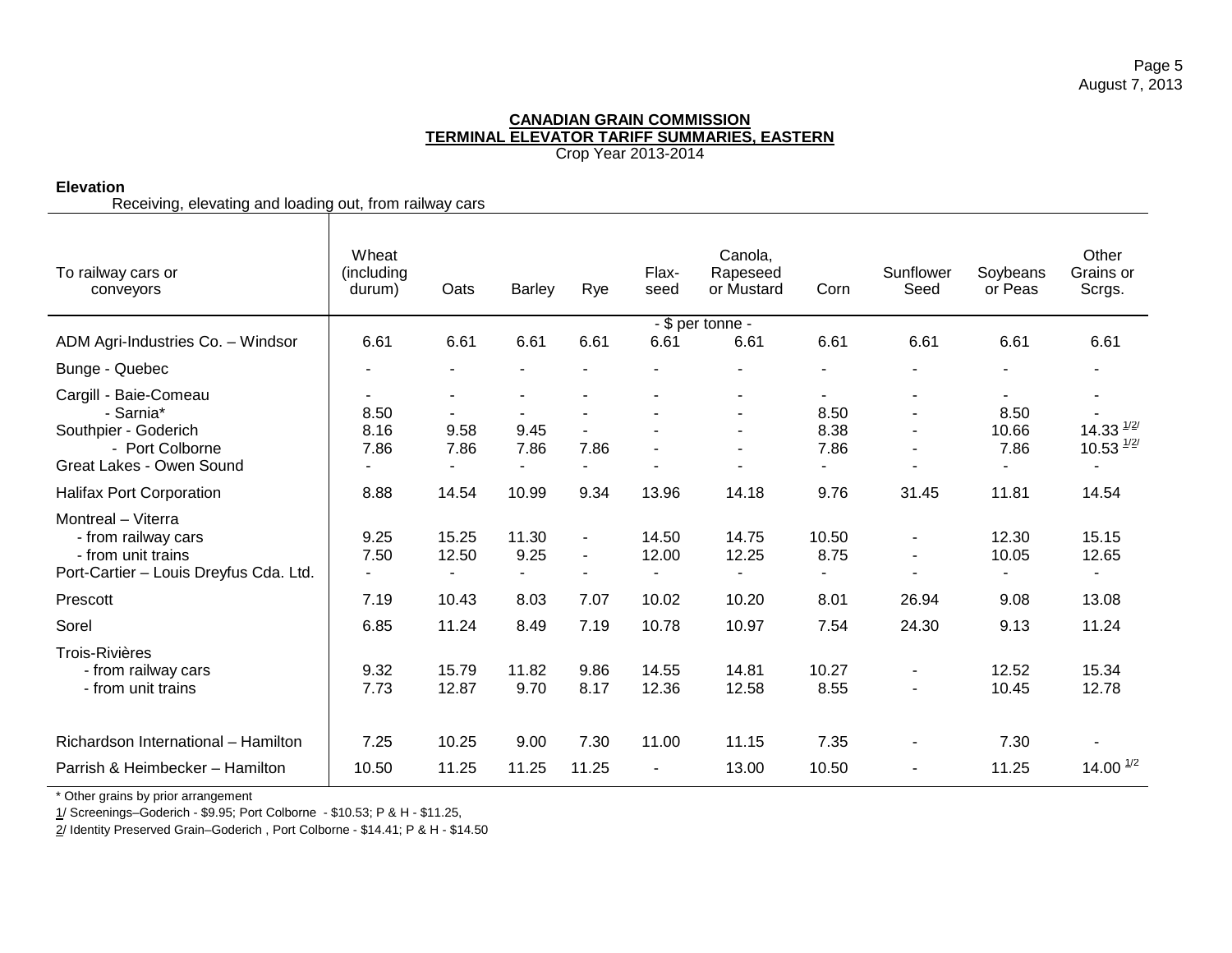Crop Year 2013-2014

# **Elevation**

Receiving, elevating and loading out, from railway cars

| To trucks                                           | Wheat<br>(including<br>durum) | Oats                     | <b>Barley</b>            | Rye            | Flax-<br>seed  | Canola,<br>Rapeseed<br>or Mustard | Corn                     | Sunflower<br>Seed                                    | Soybeans<br>or Peas | Other<br>Grains or<br>Scrgs.               |
|-----------------------------------------------------|-------------------------------|--------------------------|--------------------------|----------------|----------------|-----------------------------------|--------------------------|------------------------------------------------------|---------------------|--------------------------------------------|
|                                                     |                               |                          |                          |                |                | - \$ per tonne -                  |                          |                                                      |                     |                                            |
| ADM Agri-Industries Co. - Windsor<br>Bunge - Quebec | 7.76                          | 7.76                     | 7.76                     | 7.76           | 7.76           | 7.76                              | 7.76                     | 7.76                                                 | 7.76                | 7.76                                       |
| - from railway cars                                 | 8.26                          | 13.34                    | 10.16                    | 8.65           | 12.81          | 13.02                             | 9.06                     | 28.26                                                | 10.90               | 13.34                                      |
| - from unit trains                                  | 7.18                          | 11.46                    | 8.79                     | 7.51           | 11.02          | 11.19                             | 7.85                     | 24.02                                                | 9.41                | 11.46                                      |
| Cargill - Baie-Comeau                               |                               |                          |                          |                |                |                                   |                          |                                                      |                     |                                            |
| - Sarnia*                                           | 9.20                          |                          |                          |                |                |                                   | 9.20                     | $\overline{\phantom{a}}$                             | 9.20                |                                            |
| Southpier - Goderich<br>- Port Colborne             | 8.79<br>8.79                  | 9.58<br>8.79             | 10.09<br>8.79            | 8.79           |                |                                   | 9.40<br>8.79             | $\overline{\phantom{a}}$<br>$\overline{\phantom{a}}$ | 11.90<br>8.79       | 16.18 $\frac{1}{2}$<br>11.46 $\frac{1}{2}$ |
| Great Lakes - Owen Sound                            |                               |                          |                          |                |                |                                   |                          |                                                      | ٠                   | $\blacksquare$                             |
| <b>Halifax Port Corporation</b>                     | 10.28                         | 16.83                    | 12.72                    | 10.80          | 16.16          | 16.42                             | 11.31                    | 36.42                                                | 13.67               | 16.83                                      |
| Montreal - Viterra                                  |                               |                          |                          |                |                |                                   |                          |                                                      |                     |                                            |
| - from railway cars                                 | 11.00                         | 17.50                    | 13.05                    | $\blacksquare$ | 16.75          | 17.00                             | 12.00                    | $\blacksquare$                                       | 14.25               | 17.50                                      |
| - from unit trains                                  | 9.25                          | 14.75                    | 11.00                    | $\blacksquare$ | 14.25          | 14.50                             | 10.25                    | $\overline{\phantom{a}}$                             | 12.00               | 15.00                                      |
| Port-Cartier - Louis Dreyfus Cda. Ltd.              | $\overline{\phantom{a}}$      | $\overline{\phantom{a}}$ | $\overline{\phantom{a}}$ |                | $\blacksquare$ | $\blacksquare$                    | $\overline{\phantom{a}}$ | ٠                                                    | $\blacksquare$      | $\blacksquare$                             |
| Prescott                                            | 7.27                          | 10.55                    | 8.12                     | 7.15           | 10.13          | 10.31                             | 8.11                     | 27.23                                                | 9.18                | 13.25                                      |
| Sorel                                               | 7.93                          | 13.01                    | 9.83                     | 8.32           | 12.48          | 12.69                             | 8.73                     | 28.13                                                | 10.57               | 13.01                                      |
| <b>Trois-Rivières</b>                               |                               |                          |                          |                |                |                                   |                          |                                                      |                     |                                            |
| - from railway cars                                 | 9.68                          | 16.03                    | 12.14                    | 10.18          | 14.81          | 15.05                             | 10.61                    | $\blacksquare$                                       | 12.82               | 15.53                                      |
| - from unit trains                                  | 8.09                          | 13.11                    | 10.02                    | 8.49           | 12.62          | 12.82                             | 8.89                     | $\sim$                                               | 10.75               | 12.97                                      |
| Richardson International - Hamilton                 | 8.25                          | 11.25                    | 10.00                    | 8.45           | 12.70          | 12.90                             | 8.55                     |                                                      | 8.25                |                                            |
| Parrish & Heimbecker - Hamilton                     | 10.50                         | 11.25                    | 11.25                    | 11.25          | $\blacksquare$ | 13.00                             | 10.50                    | $\overline{\phantom{a}}$                             | 11.25               | 14.00 $\frac{1}{2}$                        |

\* Other grains by prior arrangement

1/ Screenings–Goderich - \$8.73; Port Colborne - \$11.46; P & H - \$11.25

2/ Identity Preserved Grain-Goderich , Port Colborne - \$15.44; P & H - \$14.50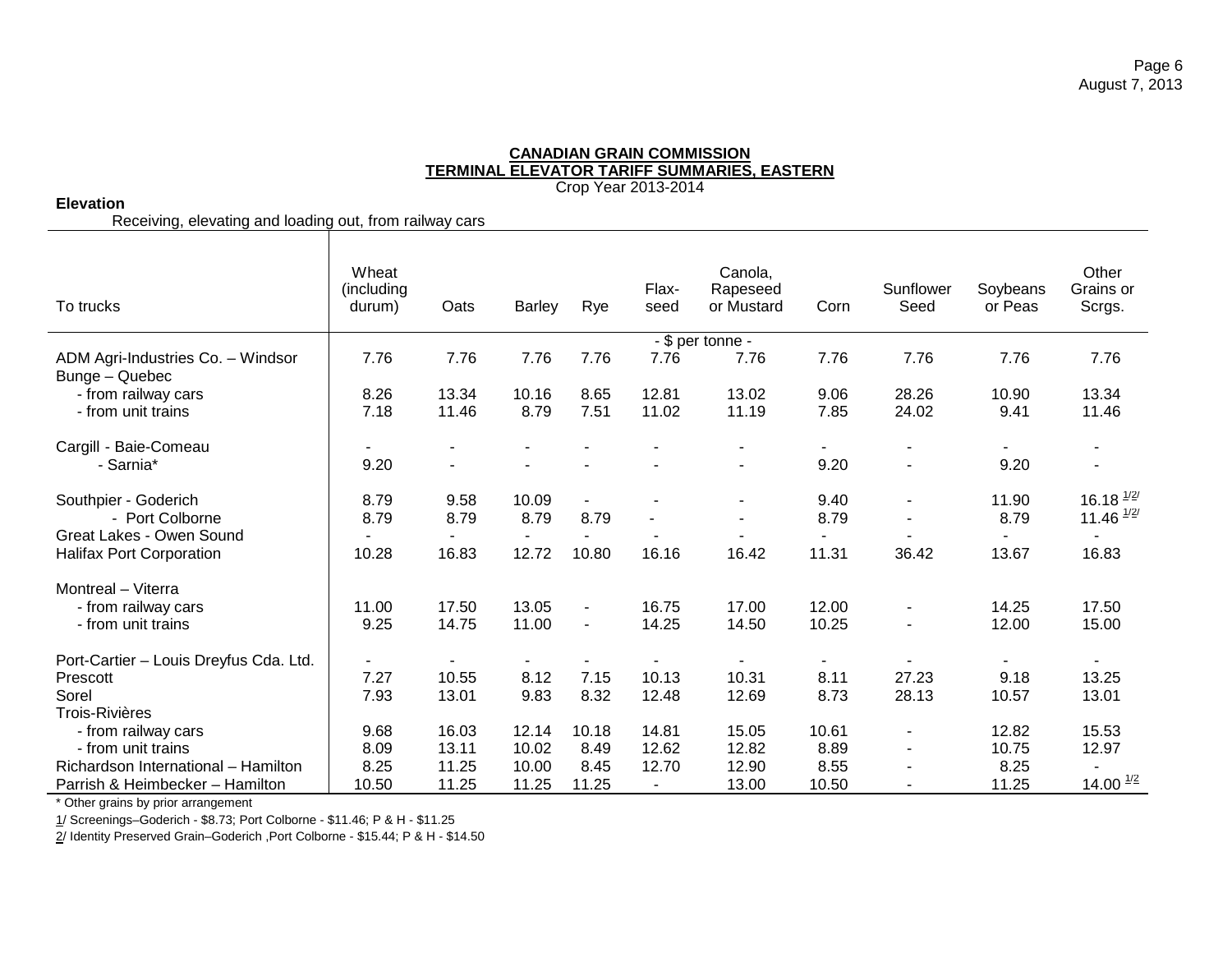# **Elevation**

Receiving, elevating and loading out, from trucks

| To ships                               | Wheat<br>(including<br>durum) | Oats  | <b>Barley</b>  | Rye            | Flax-<br>seed  | Canola,<br>Rapeseed<br>or Mustard | Corn  | Sunflower<br>Seed | Soybeans<br>or Peas | Other<br>Grains or<br>Scrgs. |
|----------------------------------------|-------------------------------|-------|----------------|----------------|----------------|-----------------------------------|-------|-------------------|---------------------|------------------------------|
| ADM Agri-Industries Co. - Windsor      | 5.58                          | 5.58  | 5.58           | 5.58           | 5.58           | - \$ per tonne -<br>5.58          | 5.58  | 5.58              | 5.58                | 5.58                         |
| Bunge - Quebec                         | 7.34                          | 11.83 | 9.02           | 7.69           | 11.36          | 11.55                             | 8.04  | 25.19             | 9.68                | 11.83                        |
| Cargill - Baie-Comeau                  |                               |       |                |                |                |                                   |       |                   |                     |                              |
| - Sarnia*                              | 7.10                          |       | $\blacksquare$ |                |                | $\overline{\phantom{a}}$          | 7.10  | $\blacksquare$    | 7.10                | $\blacksquare$               |
| Southpier - Goderich                   | 7.12                          | 9.52  | 7.98           |                | $\blacksquare$ | $\sim$                            | 7.08  | $\blacksquare$    | 9.19                | $12.10^{1/2/2}$              |
| - Port Colborne                        | 7.86                          | 7.86  | 7.86           | 7.86           | $\blacksquare$ | $\overline{\phantom{a}}$          | 7.86  |                   | 7.86                | $10.53^{1/2/2}$              |
| Great Lakes - Owen Sound               | 9.00                          | 9.75  | 9.75           | 9.75           |                | 11.50                             | 9.00  | $\blacksquare$    | 9.75                | 12.50 $\frac{1}{2}$          |
| <b>Halifax Port Corporation</b>        | 9.09                          | 14.91 | 11.27          | 9.54           | 14.30          | 14.53                             | 9.99  | 32.20             | 12.10               | 14.90                        |
| Montreal - Viterra                     | 9.55                          | 15.30 | 11.75          | $\blacksquare$ | 15.00          | 15.25                             | 10.50 | ۰                 | 12.50               | 15.34                        |
| Port-Cartier - Louis Dreyfus Cda. Ltd. |                               |       |                |                | $\blacksquare$ |                                   |       | $\blacksquare$    | $\blacksquare$      | ۰                            |
| Prescott                               | 6.98                          | 9.95  | 7.58           | 6.67           | 9.87           | 10.04                             | 7.23  | 26.99             | 8.58                | 10.99                        |
| Sorel                                  | 7.01                          | 11.50 | 8.69           | 7.36           | 11.03          | 11.22                             | 7.71  | 24.86             | 9.35                | 11.50                        |
| <b>Trois-Rivières</b>                  | 7.82                          | 12.83 | 9.69           | 8.21           | 12.30          | 12.52                             | 8.60  | $\blacksquare$    | 10.43               | 12.83                        |
| Richardson International - Hamilton    | 6.75                          | 10.19 | 7.75           | 7.50           | 11.20          | 11.40                             | 6.85  | ۰                 | 8.30                |                              |
| Parrish & Heimbecker - Hamilton        | 9.00                          | 9.75  | 9.75           | 9.75           |                | 11.50                             | 9.00  |                   | 9.75                | $12.50$ $\frac{1}{2}$        |

\* Other grains by prior arrangment

1/ Screenings–Goderich – \$8.21; Port Colborne - \$ 10.53; P & H & Owen Sound - \$9.75

2/ Identity Preserved Grain–Goderich , Port colborne - \$13.32; P & H - \$13.00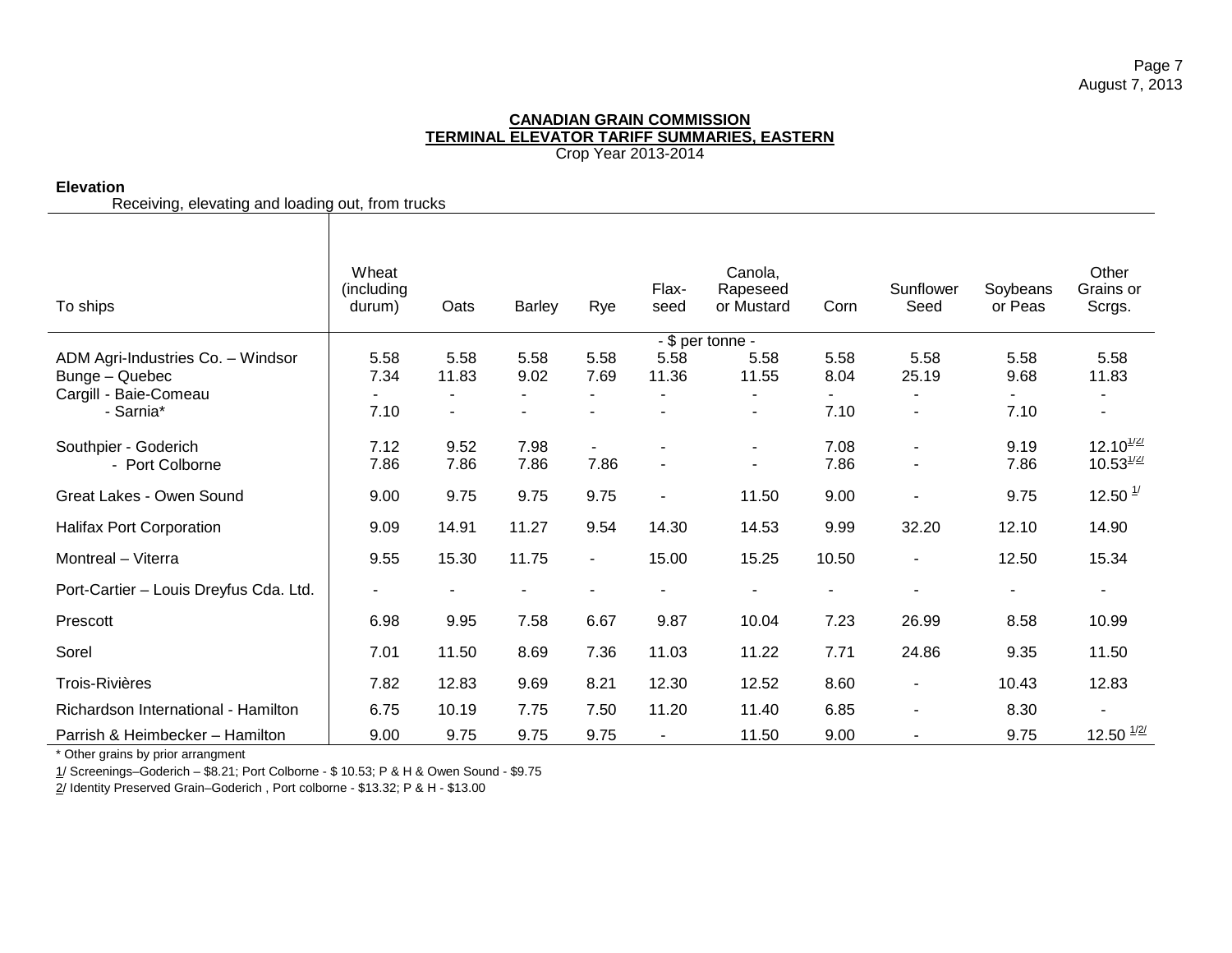# **Elevation**

Receiving, elevating and loading out, from trucks

| To railway cars or<br>conveyors        | Wheat<br>(including)<br>durum) | Oats   | Barley                   | Rye            | Flax-<br>seed            | Canola,<br>Rapeseed<br>or Mustard | Corn  | Sunflower<br>Seed        | Soybeans<br>or Peas | Other<br>Grains or<br>Scrgs. |
|----------------------------------------|--------------------------------|--------|--------------------------|----------------|--------------------------|-----------------------------------|-------|--------------------------|---------------------|------------------------------|
|                                        |                                |        |                          |                |                          | - \$ per tonne -                  |       |                          |                     |                              |
| ADM Agri-Industries Co. - Windsor      | 6.73                           | 6.73   | 6.73                     | 6.73           | 6.73                     | 6.73                              | 6.73  | 6.73                     | 6.73                | 6.73                         |
| Bunge - Quebec                         |                                | $\sim$ | ۰                        |                |                          | $\blacksquare$                    | ÷     | ٠                        | $\sim$              |                              |
| Cargill - Baie-Comeau                  |                                |        |                          |                |                          |                                   |       |                          |                     |                              |
| - Sarnia*                              | 8.50                           |        |                          |                |                          | $\blacksquare$                    | 8.50  | $\blacksquare$           | 8.50                |                              |
| Southpier - Goderich                   | 8.16                           | 9.58   | 9.45                     |                |                          | $\blacksquare$                    | 8.38  | $\overline{\phantom{0}}$ | 10.66               | 14.33 $\frac{1}{2}$          |
| - Port Colborne                        | 7.86                           | 7.86   | 7.86                     | 7.86           | $\overline{\phantom{a}}$ | $\blacksquare$                    | 7.86  | ۰                        | 7.86                | $10.53$ $^{1/2/2}$           |
| Great Lakes - Owen Sound               |                                |        |                          |                |                          |                                   |       |                          |                     |                              |
| <b>Halifax Port Corporation</b>        | 10.76                          | 17.63  | 13.33                    | 11.30          | 16.91                    | 17.19                             | 11.82 | 38.10                    | 14.32               | 17.63                        |
| Montreal - Viterra                     | 11.25                          | 18.30  | 13.75                    | ۰.             | 17.75                    | 18.00                             | 12.25 |                          | 14.80               | 18.15                        |
| Port-Cartier - Louis Dreyfus Cda. Ltd. |                                |        | $\overline{\phantom{a}}$ | $\blacksquare$ |                          |                                   | ۰     |                          |                     |                              |
| Prescott                               | 7.54                           | 10.63  | 8.18                     | 7.20           | 10.21                    | 10.39                             | 8.15  | 27.44                    | 9.24                | 13.29                        |
| Sorel                                  | 8.30                           | 13.62  | 10.29                    | 8.71           | 13.06                    | 13.29                             | 9.13  | 29.44                    | 11.07               | 13.62                        |
| Trois-Rivières                         | 10.11                          | 16.80  | 12.65                    | 10.66          | 16.12                    | 16.41                             | 11.18 | ۰                        | 13.65               | 16.66                        |
| Richardson International - Hamilton    | 7.50                           | 12.07  | 9.15                     | 8.85           | 13.25                    | 13.50                             | 8.10  |                          | 9.80                |                              |
| Parrish & Heimbecker - Hamilton        | 10.50                          | 11.25  | 11.25                    | 11.25          |                          | 13.00                             | 10.50 |                          | 11.25               | 14.00 $^{1/2/2}$             |

\* Other grains by prior arrangement

1/ Screening –Goderich - \$9.95; Port Colborne - \$10.53; P & H - \$11.25

2/ Identity Preserved Grain–Goderich , Port Colborne - \$ 14.41;P & H - \$14.50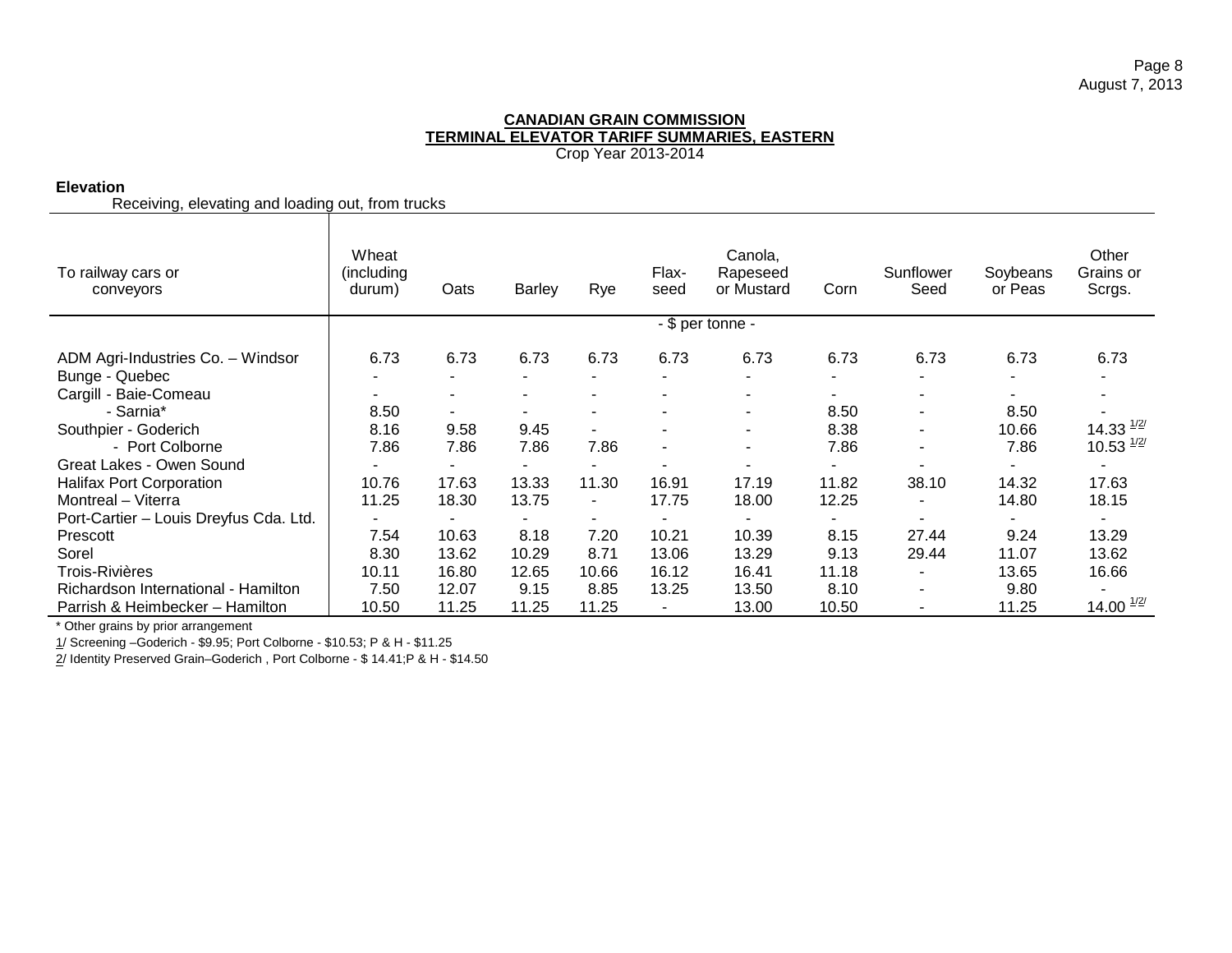# **Elevation**

Receiving, elevating and loading out, from trucks

| To trucks                              | Wheat<br>(including<br>durum) | Oats           | <b>Barley</b> | Rye            | Flax-<br>seed  | Canola,<br>Rapeseed<br>or Mustard<br>- \$ per tonne - | Corn       | Sunflower<br>Seed             | Soybeans<br>or Peas | Other<br>Grains or<br>Scrgs. |
|----------------------------------------|-------------------------------|----------------|---------------|----------------|----------------|-------------------------------------------------------|------------|-------------------------------|---------------------|------------------------------|
|                                        |                               |                |               |                |                |                                                       |            |                               |                     |                              |
| ADM Agri-Industries Co. - Windsor      | 7.88                          | 7.88           | 7.88          | 7.88           | 7.88           | 7.88                                                  | 7.88       | 7.88                          | 7.88                | 7.88                         |
| Bunge - Quebec                         | 9.71                          | 15.72          | 11.96         | 10.17          | 15.09          | 15.34                                                 | 10.65      | 33.40                         | 12.84               | 15.72                        |
| Cargill - Baie-Comeau                  |                               |                |               |                |                |                                                       |            |                               |                     |                              |
| - Sarnia*                              | ۰.<br>9.20                    | $\blacksquare$ |               |                |                |                                                       | ۰.<br>9.20 | ۰<br>$\overline{\phantom{a}}$ | ۰.<br>9.20          |                              |
| Southpier - Goderich                   | 8.79                          | 9.58           | 10.09         |                |                |                                                       | 9.40       | ٠                             | 11.90               | $16.18^{1/2/3}$              |
| - Port Colborne                        | 8.79                          | 8.79           | 8.79          | 8.79           |                |                                                       | 8.79       | ٠                             | 8.79                | $11.46^{1/2/3}$              |
| Great Lakes - Owen Sound               | 10.50                         | 11.25          | 11.25         | 11.25          | $\blacksquare$ | 13.00                                                 | 10.50      | $\overline{\phantom{a}}$      | 11.25               | 14.00 $\frac{1}{2}$          |
| Halifax Port Corporation               | 12.16                         | 19.92          | 15.06         | 12.76          | 19.11          | 19.43                                                 | 13.37      | 43.07                         | 16.18               | 19.92                        |
| Montreal - Viterra                     | 13.00                         | 20.55          | 15.50         | $\blacksquare$ | 20.00          | 20.25                                                 | 13.75      | $\blacksquare$                | 16.75               | 20.50                        |
| Port-Cartier - Louis Dreyfus Cda. Ltd. |                               | $\blacksquare$ |               | $\blacksquare$ |                |                                                       |            | $\overline{\phantom{0}}$      | ٠                   |                              |
| Prescott                               | 7.62                          | 10.75          | 8.27          | 7.28           | 10.32          | 10.50                                                 | 8.25       | 27.73                         | 9.34                | 13.46                        |
| Sorel                                  | 9.38                          | 15.39          | 11.63         | 9.84           | 14.76          | 15.01                                                 | 10.32      | 33.27                         | 12.51               | 15.39                        |
| <b>Trois-Rivières</b>                  | 10.47                         | 17.04          | 12.97         | 10.98          | 16.38          | 16.65                                                 | 11.52      | $\blacksquare$                | 13.95               | 16.85                        |
| Richardson International - Hamilton    | 8.75                          | 13.54          | 10.25         | 10.00          | 14.95          | 15.25                                                 | 9.05       | ÷,                            | 11.00               |                              |
| Parrish & Heimbecker - Hamilton        | 10.50                         | 11.25          | 11.25         | 11.25          | ٠              | 13.00                                                 | 10.50      | -                             | 11.25               | 14.00 $\frac{1}{2}$          |

\* Other grains by prior arrangement

1/ Screenings – Goderich - \$8.73; Port Colborne - \$11.46; P & H & Owen Sound - \$11.25

2/ Identity Preserved Grain - Goderich, Port Colborne - \$15.44; P & H - \$14.50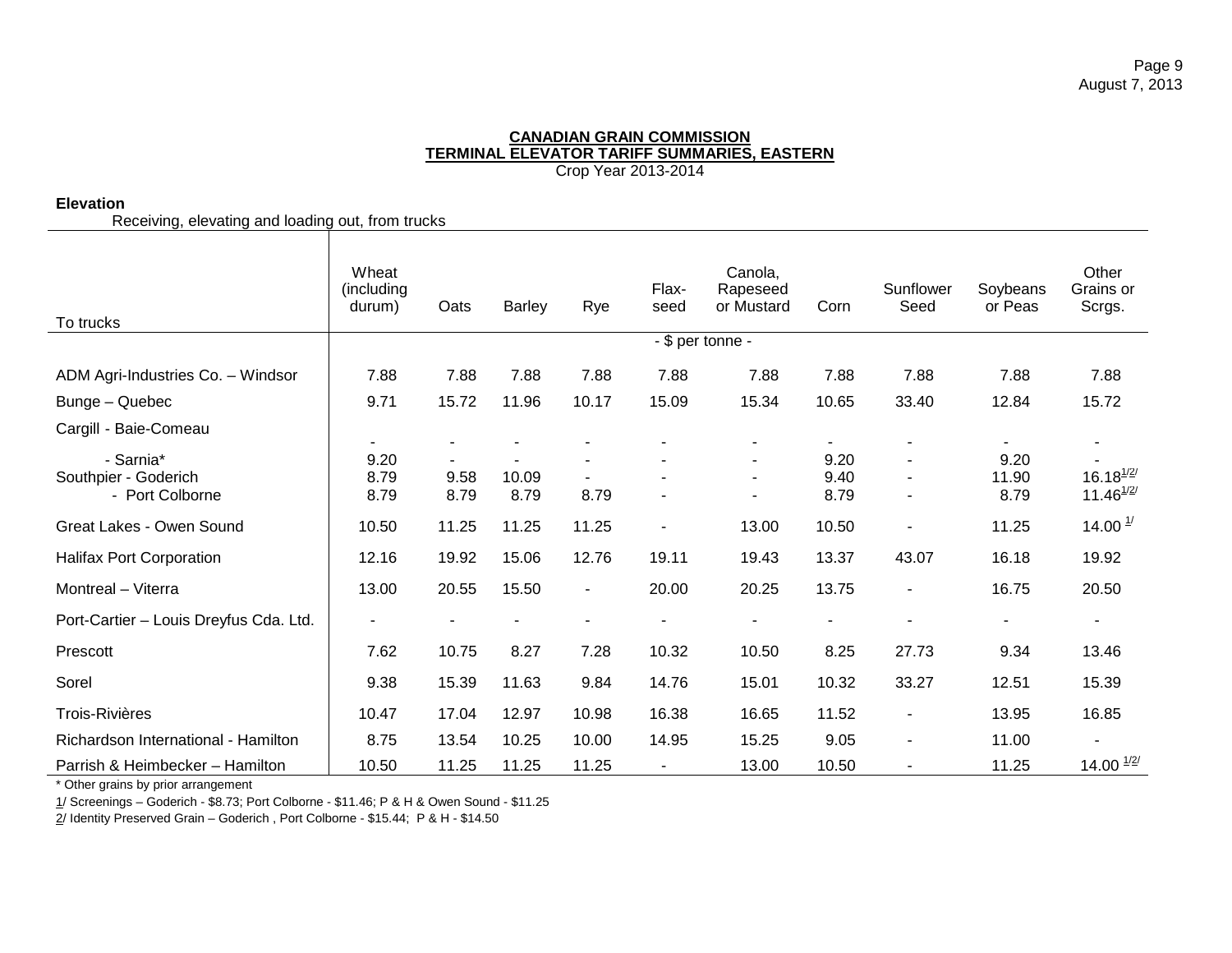# **Elevation**

Additional charges for loading the first 7 500 tonnes of grain or screenings into a ship already partially loaded with grain or screenings at ports west of Montreal. (Balance loaded in excess of 7 500 tonnes to be charged the regular elevation rate.)

|                                       | Wheat<br>(including)<br>durum) | Oats   | Barley                   | Rye            | Flax-<br>seed            | Canola,<br>Rapeseed<br>or Mustard | Corn                     | Sunflower<br>Seed        | Soybeans<br>or Peas | Other<br>Grains or<br>Scrgs. |
|---------------------------------------|--------------------------------|--------|--------------------------|----------------|--------------------------|-----------------------------------|--------------------------|--------------------------|---------------------|------------------------------|
|                                       |                                |        |                          |                |                          | - \$ per tonne -                  |                          |                          |                     |                              |
| Bunge - Quebec                        | .570                           | .904   | .696                     | .596           | .870                     | .884                              | .622                     | 1.900                    | .744                | .904                         |
| Cargill - Baie-Comeau                 | .608                           | .991   | .750                     | .634           | .953                     | .968                              | .665                     | 2.147                    | .806                | $\star$                      |
| - Sarnia**                            | .700                           | $\sim$ | $\sim$                   | $\blacksquare$ |                          | $\sim$                            | .700                     | -                        | .700                | $\blacksquare$               |
| Southpier - Goderich $1/2$            | .750                           | .750   | .750                     | .750           | .750                     | .750                              | .750                     | .750                     | .750                | .750                         |
| - Port Colborne $\frac{1}{2}$         | .532                           | .873   | .660                     | $\sim$         | $\overline{\phantom{a}}$ | $\sim$                            | .586                     | $\overline{\phantom{a}}$ | .710                | $.873^{2/}$                  |
| Great Lakes - Owen Sound              | .750                           | .750   | .750                     | .750           | $\blacksquare$           | .750                              | .750                     | ۰.                       | .750                | .750                         |
| <b>Halifax Port Corporation</b>       | $\overline{\phantom{a}}$       |        | $\overline{\phantom{a}}$ | $\sim$         | $\overline{\phantom{a}}$ | ۰                                 | $\overline{\phantom{a}}$ | ۰                        | ٠                   | $\overline{\phantom{a}}$     |
| Montreal - Viterra                    | $\overline{\phantom{a}}$       |        | $\overline{\phantom{a}}$ |                |                          |                                   | $\overline{\phantom{a}}$ |                          | ٠                   | ۰                            |
| Port-Cartier - Louis Dreyfus Cda.Ltd. | .650                           | 1.000  | .800                     | .700           | 1.000                    | 1.050                             | .800                     | 2.200                    | .800                | .800                         |
| Prescott                              | .600                           | .970   | .720                     | .620           | .930                     | .950                              | .650                     | 2.080                    | .770                | .970                         |
| Sorel                                 | .522                           | .856   | .648                     | .548           | .822                     | .836                              | .574                     | 1.852                    | .696                | .856                         |
| <b>Trois-Rivières</b>                 | .522                           | .856   | .648                     | .548           | .822                     | .836                              | .574                     | ۰.                       | .696                | .856                         |
| Richardson International - Hamilton   | .750                           | .750   | .750                     | .750           | .750                     | .750                              | .750                     | .750                     | .750                | .750                         |
| Parrish & Heimbecker - Hamilton       | .750                           | .750   | .750                     | .750           | .750                     | .750                              | .750                     |                          | .750                | .750                         |

\* By arrangement

\*\* Other grains by prior arrangement

1/ An additional charge of \$9.96/mt on outward elevation will be charged on grain in excess of 12 months after date of arrival and storage rate increases

to two times regular storage rate after 12 months.

2/ Screenings – Southpier-Port Colborne - \$.873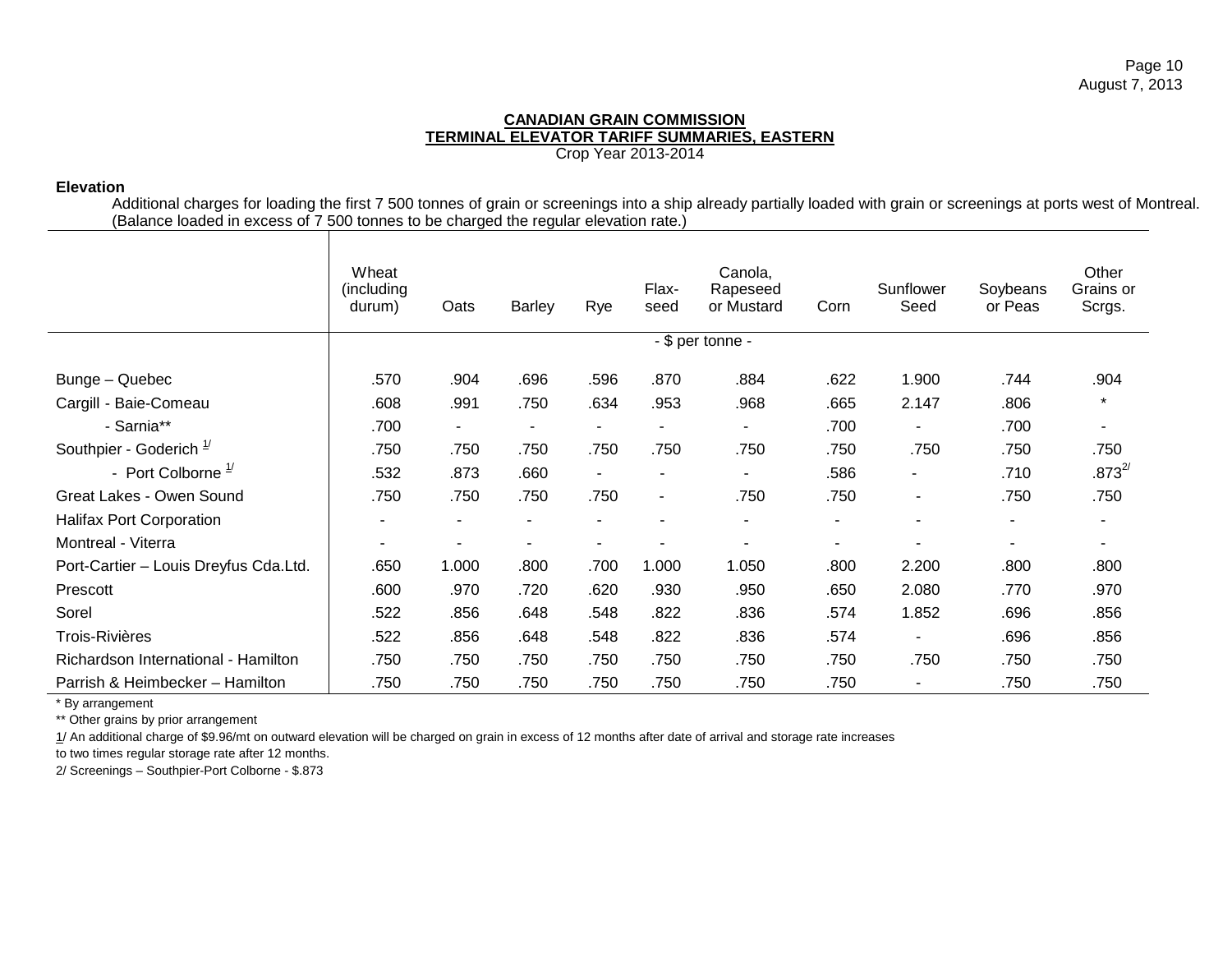# **Special services**

Turning grain or screenings

|                                       | Wheat<br>(including)<br>durum) | Oats                     | <b>Barley</b>  | Rye                      | Flax-<br>seed            | Canola,<br>Rapeseed<br>or Mustard | Corn  | Sunflower<br>Seed        | Soybeans<br>or Peas | Other<br>Grains or<br>Scrgs. |
|---------------------------------------|--------------------------------|--------------------------|----------------|--------------------------|--------------------------|-----------------------------------|-------|--------------------------|---------------------|------------------------------|
|                                       |                                |                          |                |                          |                          | - \$ per tonne -                  |       |                          |                     |                              |
| Bunge - Quebec                        | .348                           | .552                     | .425           | .364                     | .531                     | .539                              | .380  | 1.158                    | .454                | .552                         |
| Cargill - Baie-Comeau                 | .368                           | .605                     | .458           | .387                     | .580                     | .589                              | .407  | 1.306                    | .491                | $\star$                      |
| - Sarnia **                           | 2.500                          | $\overline{\phantom{a}}$ | $\blacksquare$ | $\blacksquare$           | $\overline{\phantom{a}}$ | $\blacksquare$                    | 2.500 | $\blacksquare$           | 2.500               | $\overline{\phantom{a}}$     |
| Southpier - Goderich $1/$             | .500                           | .500                     | .500           | $\overline{\phantom{a}}$ |                          | $\overline{\phantom{a}}$          | .500  | $\blacksquare$           | .500                | .500                         |
| - Port Colborne <sup>1/</sup>         | .324                           | .532                     | .402           | $\blacksquare$           | $\overline{\phantom{a}}$ | $\overline{\phantom{a}}$          | .357  | $\overline{a}$           | .432                | .532                         |
| Great Lakes - Owen Sound              | .500                           | .500                     | .500           | .500                     | .500                     | .500                              | .500  |                          | .500                | .500                         |
| <b>Halifax Port Corporation</b>       | .411                           | .677                     | .510           | .433                     | .649                     | .660                              | .454  | 1.462                    | .549                | .677                         |
| Montreal - Viterra                    | .431                           | .708                     | .537           | $\overline{\phantom{a}}$ | .681                     | .691                              | .475  |                          | .574                | .708                         |
| Port-Cartier-Louis Dreyfus Cda.Ltd.   | .400                           | .800                     | .500           | .450                     | .450                     | .500                              | .450  | 1.400                    | .550                | .800                         |
| Prescott                              | .361                           | .587                     | .443           | .371                     | .556                     | .567                              | .391  | 1.267                    | .474                | .587                         |
| Sorel                                 | .318                           | .522                     | .395           | .334                     | .501                     | .509                              | .350  | 1.128                    | .424                | .522                         |
| <b>Trois-Rivières</b>                 | .318                           | .522                     | .395           | .334                     | .501                     | .509                              | .350  | $\overline{\phantom{a}}$ | .424                | .521                         |
| Richardson International - Hamilton   | 1.500                          | 1.500                    | 1.500          | 1.500                    | 1.500                    | 1.500                             | 1.500 | $\overline{\phantom{a}}$ | 1.500               |                              |
| (including aeration)                  |                                |                          |                |                          |                          |                                   |       |                          |                     |                              |
| Parrish & Heimbecker - Hamilton $2^y$ |                                |                          |                |                          |                          |                                   |       |                          |                     |                              |

\* By arrangement

\*\* Other grains by prior arrangement

1/ Blending (all grains) \$3.50/tonne

2/ Blending (all grains) \$.65/tonne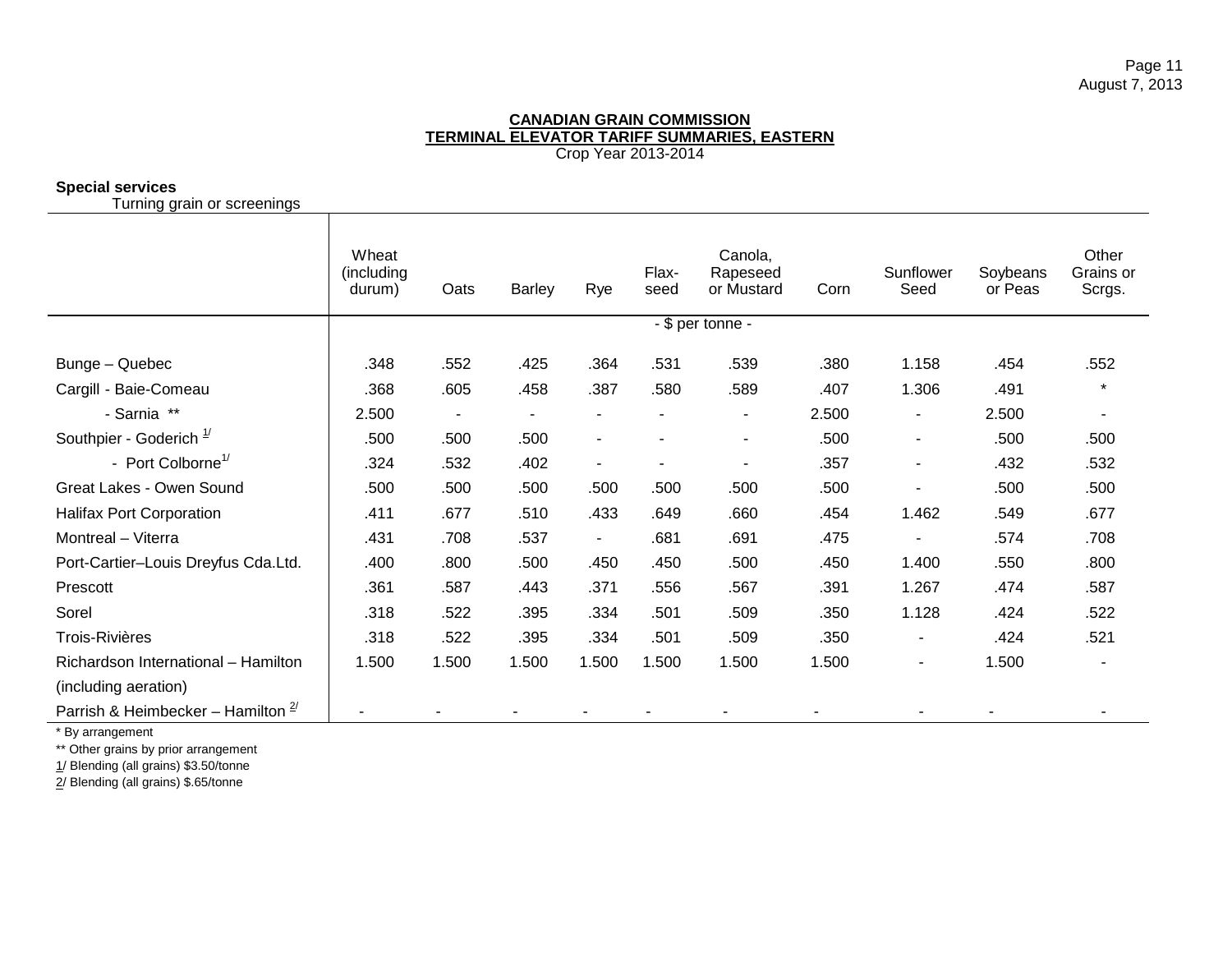# **Special Services**

Cleaning grain or screenings

|                                     | Wheat<br>(including<br>durum) | Oats                         | <b>Barley</b> | Rye                      | Flax-<br>seed            | Canola,<br>Rapeseed<br>or Mustard | Corn/ | Sunflower<br>Seed        | Soybeans<br>or Peas | Other<br>Grains or<br>Scrgs. |
|-------------------------------------|-------------------------------|------------------------------|---------------|--------------------------|--------------------------|-----------------------------------|-------|--------------------------|---------------------|------------------------------|
|                                     |                               |                              |               |                          | - \$ per tonne -         |                                   |       |                          |                     |                              |
| Bunge - Quebec                      | 3.30                          | $\qquad \qquad \blacksquare$ | 4.27          | $\blacksquare$           |                          |                                   |       |                          |                     |                              |
| Cargill - Baie-Comeau               | 3.25                          | $\blacksquare$               |               |                          |                          | ۰                                 | 4.43  | ۰                        | $\sim$              |                              |
| - Sarnia *                          | 3.00                          | $\blacksquare$               |               |                          |                          | ۰                                 | 4.00  | ۰                        | 6.00                |                              |
| Southpier - Goderich                | 2.95                          | 5.95                         | 3.95          | $\overline{\phantom{a}}$ |                          | ٠                                 | 3.95  | $\overline{\phantom{a}}$ | 5.95                | 5.95                         |
| - Port Colborne                     | 3.60                          | 3.60                         | 3.60          | $\blacksquare$           |                          | ٠                                 | 3.60  | ۰                        | 3.60                | 3.60                         |
| Great Lakes - Owen Sound            | $2.95 \frac{1}{2}$            | 5.95                         | 3.95          | 2.95                     |                          | ٠                                 | 3.95  | $\blacksquare$           | 5.95                | 5.95                         |
| <b>Halifax Port Corporation</b>     |                               | ٠                            | ۰             |                          |                          | ۰                                 | ۰     | ۰                        | ۰.                  | $\blacksquare$               |
| Montreal - Viterra                  | 3.26                          | 3.81                         | 3.81          | $\blacksquare$           | 4.90                     | 4.90                              | 3.81  | ۰                        | 3.81                | 6.52                         |
| Port-Cartier-Louis Dreyfus Cda.Ltd. | 4.25                          | 6.60                         | 4.90          | 4.70                     | 4.70                     | 4.90                              | 4.70  | 16.50                    | 5.80                | 7.70                         |
| Prescott <sup><math>2/</math></sup> | 4.07                          | 6.60                         | 5.01          | 4.22                     | 6.35                     | 6.44                              | 4.44  | 14.30                    | 5.37                | 6.60                         |
| Sorel                               | ۰                             | $\sim$                       | ۰.            | $\sim$                   | $\overline{\phantom{a}}$ | ٠                                 | ۰.    | $\overline{\phantom{a}}$ | $\sim$              | ۰                            |
| Trois-Rivières                      | 3.95                          | 6.41                         | 4.86          | 4.10                     | 6.16                     | 6.25                              | 4.31  | $\overline{\phantom{a}}$ | 5.21                | 6.47                         |
| Richardson International - Hamilton |                               |                              |               |                          |                          |                                   |       |                          |                     |                              |
| Demisk Ollsmakeslyen Hemilton 1/    |                               |                              |               |                          |                          |                                   |       |                          |                     |                              |

Parrish & Heimbecker – Hamilton 1/ - - - - - - - - - -

% Dockage \$ per tonne Buckwheat – by arrangement.

1.0 & over \$3.60

\* Other grains by prior arrangement **2/ Wheat dockage : Up to 1.0%** - not cleaned. 1.1% and over \$4.15/tonne.<br>
<sup>1/</sup> Cleaning rates for C.E. Wheat: **2/ Cleaning rates for C.E.** Wheat: Canary Seed – anything cleaned with more than 5% dockage – by arrangement.

3/ Cleaning rates for C.E. Wheat - \$2.50/tonne (ADM Agri-Industries Co. – Windsor)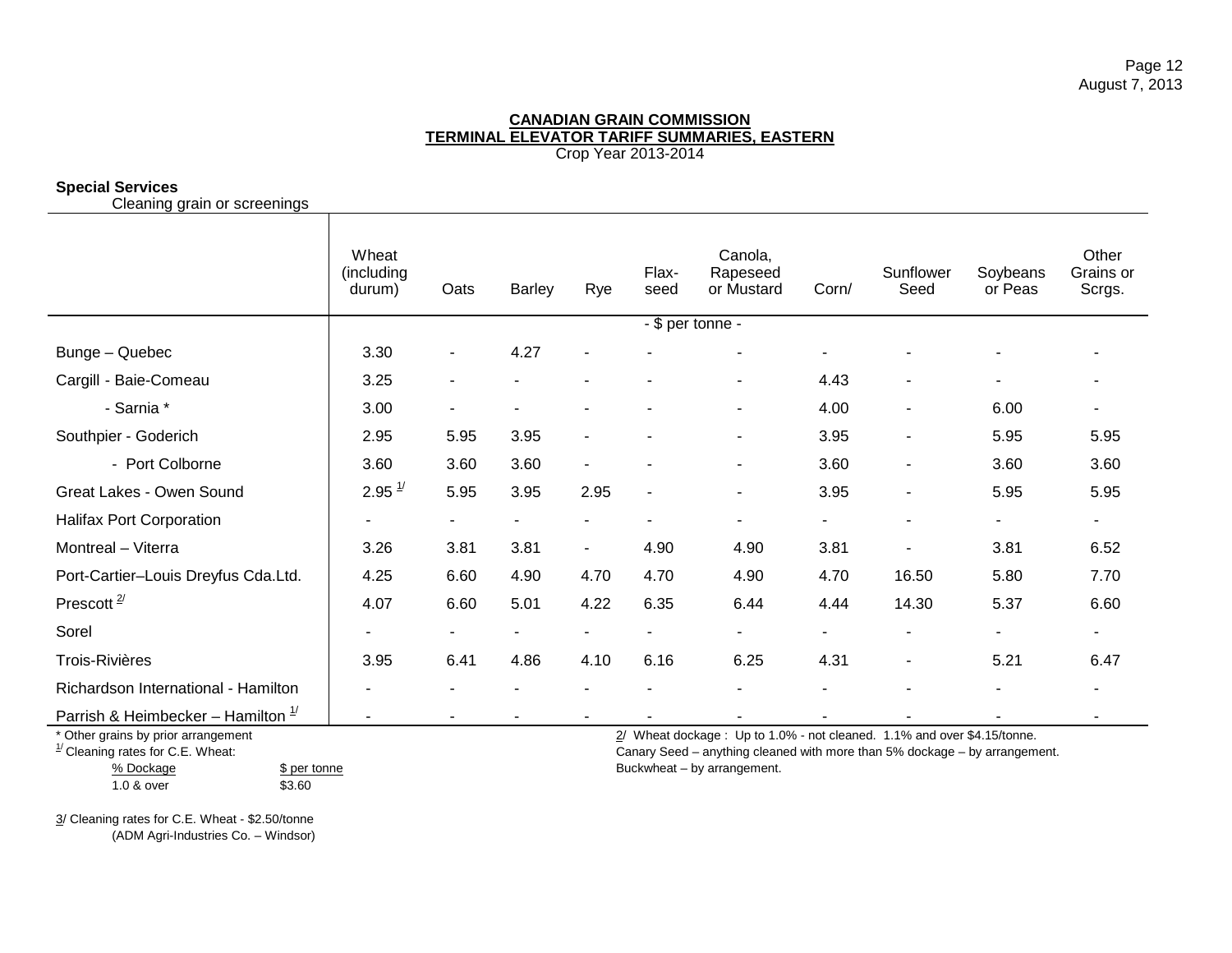# **Special services**

Drying grain or screenings

| Tough, Damp, Moist & Wet                                             | Wheat<br>(including<br>durum) | Oats | Barley | Rye | Flax-<br>seed | Canola,<br>Rapeseed<br>or Mustard | Corn           | Sunflower<br>Seed | Soybeans<br>or Peas | Other<br>Grains or<br>Scrgs. |
|----------------------------------------------------------------------|-------------------------------|------|--------|-----|---------------|-----------------------------------|----------------|-------------------|---------------------|------------------------------|
|                                                                      | - \$ per tonne -              |      |        |     |               |                                   |                |                   |                     |                              |
| ADM Agri-Industries Co.-Windsor 1/2/<br>Bunge - Quebec               |                               |      |        |     |               |                                   |                |                   |                     |                              |
| Cargill - Baie-Comeau<br>- Sarnia                                    | 1/                            | 2/   | 2/     | 2/  | 2/            | 2/                                | 2/             | 2/                | 2/                  | 2/                           |
| Southpier - Goderich <sup>4/</sup><br>- Port Colborne <sup>6/+</sup> |                               |      |        |     |               |                                   | $\blacksquare$ |                   |                     |                              |
| Great Lakes - Owen Sound                                             | 1/                            |      |        |     |               |                                   |                |                   |                     |                              |
| <b>Halifax Port Corporation</b>                                      |                               |      |        |     |               |                                   |                |                   |                     |                              |
| Montreal - Viterra                                                   |                               |      |        |     |               |                                   |                |                   |                     |                              |
| Port-Cartier - Louis Dreyfus Cda. Ltd.<br>Prescott 3/                | 1/                            | 2/   | 2/     | 2/  | 2/            | 2/                                | 2/             | 2/                | 2/                  | $\overline{2}$ /             |
| Sorel                                                                |                               |      |        |     |               |                                   |                |                   |                     |                              |
| <b>Trois-Rivières</b><br>Richardson International - Hamilton         | 1/                            | 2/   | 2/     | 2/  | 2/            | 2/                                | 2/             | 2/                | 2/                  | 2/                           |
| Parrish & Heimbecker - Hamilton $\frac{5}{1}$                        |                               |      |        |     |               |                                   |                |                   |                     |                              |

+ Elevation and drying charges to be computed on weight of grain received.

1/ Drying rates according to Ontario Marketing Boards drying tables.

2/ Drying rates according to Ontario Feed and Grain Dealers Association drying tables.

3/ Drying as per Port of Prescott drying charts. High moisture grain requires prior arrangement and may be refused at the discretion of the elevator.

4/ Drying as per Goderich Terminals Ltd. Drying chart.

5/ Drying charges–as per the Drying Schedule for each specific commodity.

**6/** Drying as per Port Colborne Grain Terminal Drying Chart.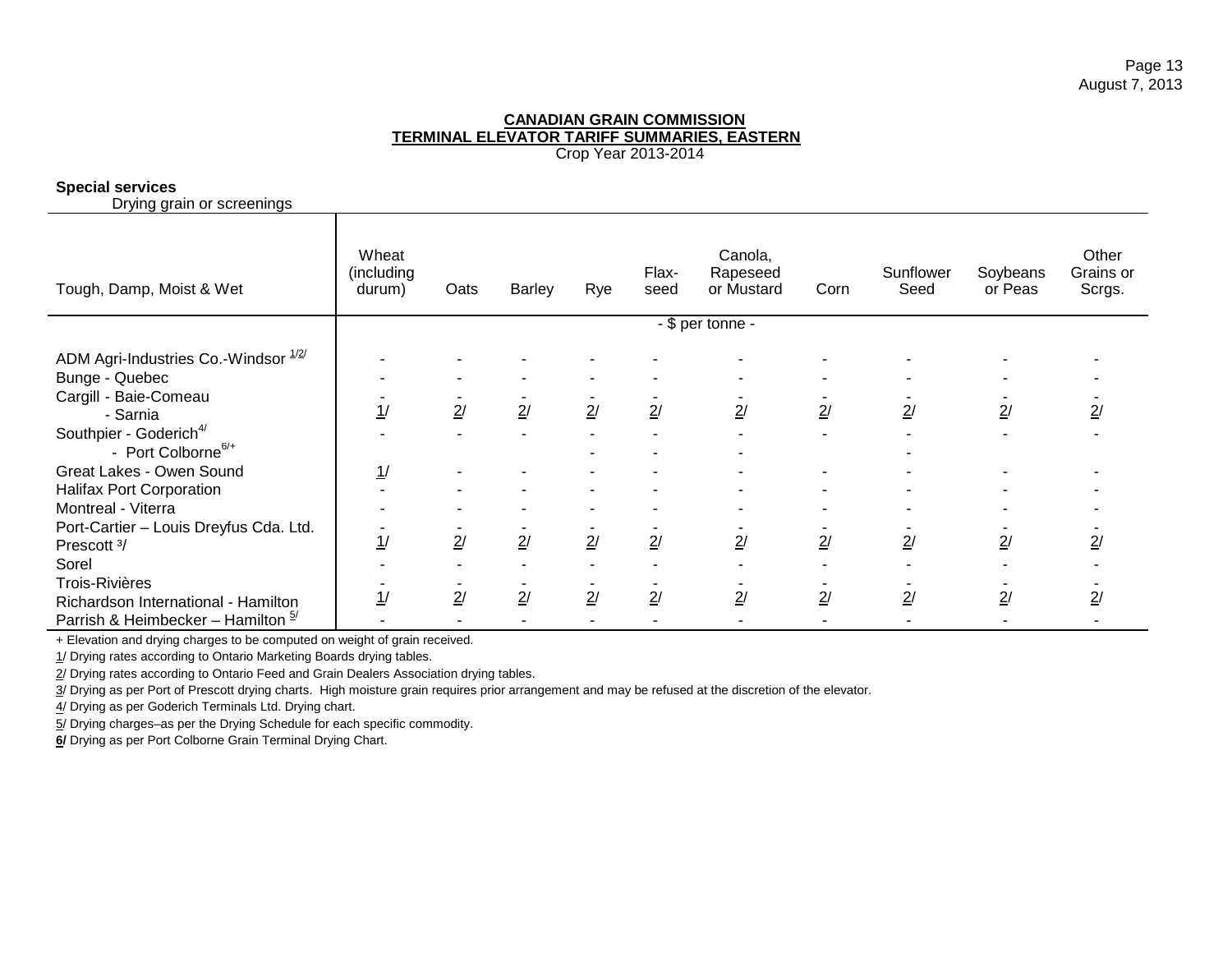# **Special services**

Aeration of grain or screenings

|                                            | Wheat<br>(including)<br>durum) | Oats   | <b>Barley</b> | Rye                      | Flax-<br>seed | Canola,<br>Rapeseed<br>or Mustard | Corn  | Sunflower<br>Seed        | Soybeans<br>or Peas | Other<br>Grains or<br>Scrgs. |
|--------------------------------------------|--------------------------------|--------|---------------|--------------------------|---------------|-----------------------------------|-------|--------------------------|---------------------|------------------------------|
|                                            |                                |        |               |                          |               | - \$ per tonne -                  |       |                          |                     |                              |
| Bunge - Quebec                             |                                |        |               |                          |               |                                   |       |                          |                     |                              |
| Cargill - Baie-Comeau                      | .823                           | 1.348  | 1.020         | .862                     | 1.295         | 1.316                             | .905  | 2.916                    | 1.096               | 1.238                        |
| - Sarnia *                                 | .760                           | $\sim$ |               | $\overline{\phantom{a}}$ |               |                                   | .760  | ۰                        | .760                | ۰.                           |
| Southpier - Goderich                       | 1.000                          | 1.000  | 1.000         |                          |               |                                   | 1.000 | $\blacksquare$           | 1.000               | 1.000                        |
| - Port Colborne                            | .724                           | 1.187  | .898          | $\tilde{\phantom{a}}$    |               |                                   | .796  | ۰                        | .965                | 1.187                        |
| Great Lakes - Owen Sound                   | 1.000                          | 1.000  | 1.000         | 1.000                    |               | 1.000                             | 1.000 | ۰                        | 1.000               | 1.000                        |
| <b>Halifax Port Corporation</b>            | .920                           | 1.508  | 1.141         | .966                     | 1.448         | 1.472                             | 1.012 | 3.263                    | 1.225               | 1.508                        |
| Montreal - Viterra                         | .963                           | 1.579  | 1.195         | $\blacksquare$           | 1.515         | 1.541                             | 1.061 | $\overline{\phantom{a}}$ | 1.283               | 1.579                        |
| Port-Cartier - Louis Dreyfus Cda. Ltd.     |                                | ۰.     |               | $\overline{\phantom{a}}$ |               |                                   |       | ٠                        | ٠                   |                              |
| Prescott                                   | .793                           | 1.298  | .979          | .824                     | 1.257         | 1.267                             | .876  | 2.800                    | 1.051               | 1.298                        |
| Sorel $\frac{1}{2}$                        | .710                           | 1.164  | .880          | .745                     | 1.117         | 1.136                             | .781  | 2.517                    | .946                | 1.164                        |
| Trois-Rivières <sup>1/</sup>               | .710                           | 1.164  | .880          | .745                     | 1.117         | 1.136                             | .781  | ۰                        | .946                | 1.165                        |
| Richardson International – Hamilton $\leq$ |                                | ۰      |               |                          |               |                                   |       | ٠                        |                     | ۰                            |
| Parrish & Heimbecker - Hamilton            |                                |        |               |                          |               |                                   |       |                          |                     |                              |

\* Other grains by prior arrangement.

1/ Same rates for conditioning grain or screenings by cold blast treatment.

2/ Included with turning rates on page 11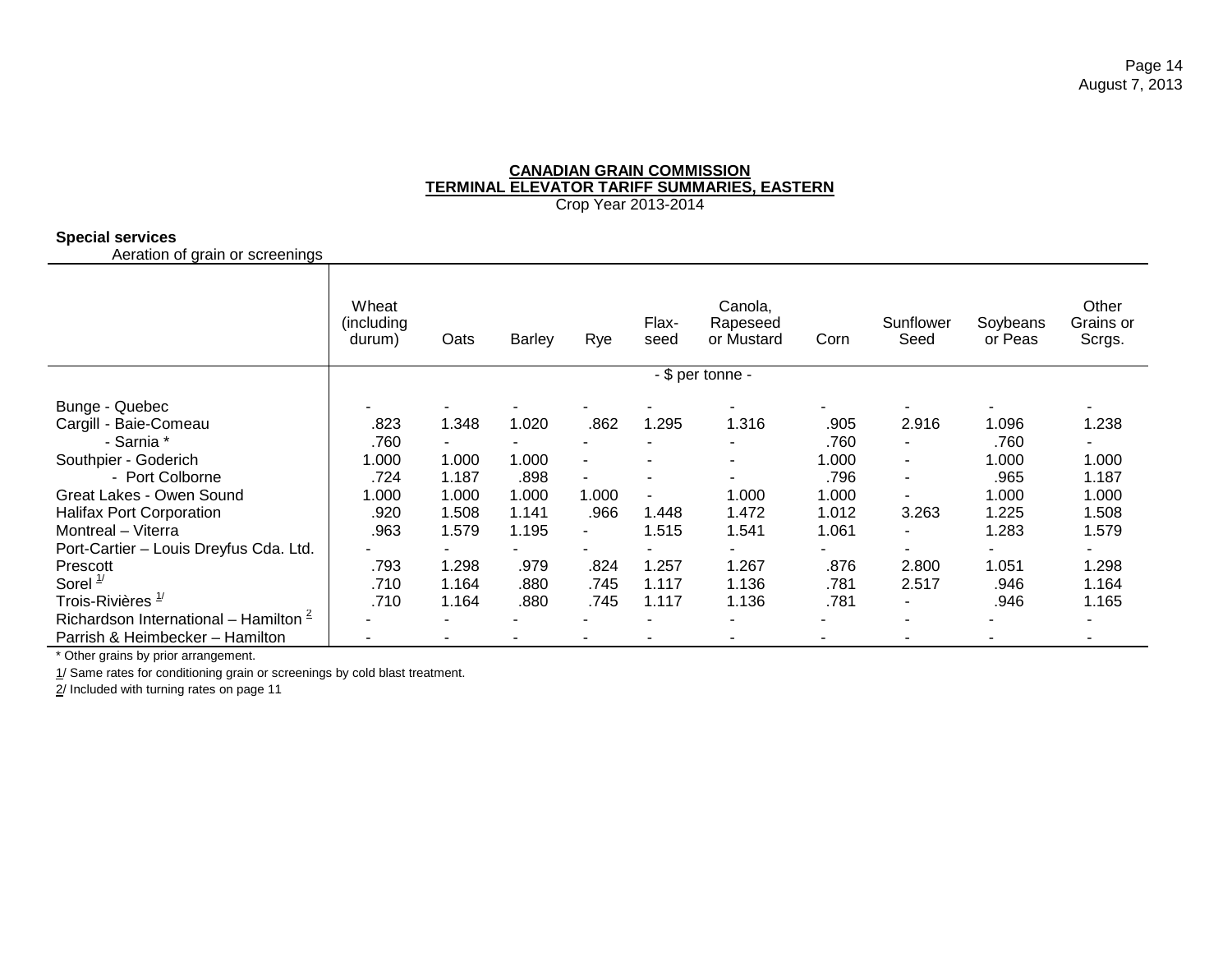# **Storage**

For each day or part thereof,

|                                                 | Wheat<br>(including<br>durum) | Oats             | <b>Barley</b> | Rye            | Flax-<br>seed | Canola,<br>Rapeseed<br>or Mustard | Corn  | Sunflower<br>Seed        | Soybeans<br>or Peas | Other<br>Grains or<br>Scrgs. |
|-------------------------------------------------|-------------------------------|------------------|---------------|----------------|---------------|-----------------------------------|-------|--------------------------|---------------------|------------------------------|
|                                                 |                               | - \$ per tonne - |               |                |               |                                   |       |                          |                     |                              |
| ADM Agri-Ind. Co.- Windsor $\frac{\pi}{4}$      |                               |                  |               |                |               |                                   |       |                          |                     |                              |
| Bunge - Quebec*                                 | .060                          | .087             | .069          | .060           | .066          | .067                              | .062  | .136                     | .057                | .087                         |
| Cargill - Baie-Comeau *                         | .068                          | .130             | .092          | .080           | .092          | .092                              | .074  | .198                     | .068                | .130                         |
| - Sarnia **                                     | $\frac{4}{ }$                 |                  |               | $\sim$         |               | $\blacksquare$                    | .075  | $\sim$                   | .075                |                              |
| Southpier - Goderich (Jan.-July)                | .068                          | .088             | .068          | $\blacksquare$ |               | ٠                                 | .068  | $\overline{\phantom{a}}$ | .068                | $.088 \frac{1}{2}$           |
| $(Aug.-Dec.)$<br>- Port Colborne $\frac{87}{1}$ | .0877                         | .1006            | .0877         | $\blacksquare$ |               | ٠                                 | .0877 |                          | .0877               | $.1006 \frac{3}{2}$          |
| Great Lakes - Owen Sound                        |                               |                  |               |                |               |                                   |       |                          |                     |                              |
|                                                 |                               |                  |               |                |               |                                   |       |                          |                     |                              |
| (Jan.-July)                                     | .070                          | .090             | .090          | .070           | .070          | .100                              | .070  | .130                     | .090                | .080                         |
| (Aug.-Dec.)                                     | .100                          | .135             | .135          | .100           | .100          | .150                              | .100  | .190                     | .150                | .120                         |
| Halifax Port Corporation *                      | .061                          | .100             | .076          | .065           | .073          | .074                              | .068  | .164                     | .061                | .100                         |
| Montreal - Viterra *                            | .063                          | .106             | .079          | ٠              | .074          | .077                              | .070  |                          | .063                | .106                         |
| Port-Cartier-Louis Dreyfus                      | .075                          | .101             | .087          | .076           | .082          | .084                              | .078  | .166                     | .075                | .105                         |
| Cda.Ltd.*                                       |                               |                  |               |                |               |                                   |       |                          |                     |                              |
| Prescott                                        | .056                          | .092             | .072          | .059           | .067          | .068                              | .061  | .165                     | .556                | $.091^{2/}$                  |
| Sorel                                           | .052                          | .084             | .064          | .055           | .061          | .062                              | .056  | .137                     | .051                | .084                         |
| Trois-Rivières                                  | .060                          | .099             | .076          | .064           | .071          | .072                              | .067  |                          | .060                | .099                         |
| Parrish & Heim. - Hamilton                      |                               |                  |               |                |               |                                   |       |                          |                     |                              |
| $(Jan. - July)$                                 | .070                          | .090             | .090          | .070           | .070          | $.070 \frac{5}{1}$                | .070  | .130                     | .090                | .080                         |
| (Aug.-Dec.)                                     | .100                          | .135             | .135          | .100           | .100          | $.100^{6/}$                       | .100  | .190                     | .150                | .120                         |

\* Storage fees include insurance for each day or part thereof.

\*\* Other grains by prior arrangement

+ Storage charges to be computed on weight after drying

- 1/ Screenings .078
- 2/ Screenings .088
- 3/ Screenings .0903

4/ (October-June) - \$.500/tonne (unless prior arrangements made), (July – September) - \$.150/tonne (unless prior arrangements made).

- 5/ Canola \$.100
- 6/ Canola \$.150

7/(Jan – Apr \$0.040/tonne), (May – Aug \$0.060/tonne), (Sept – Dec \$0.080/tonne) Including turning & aeration

8/ (Jan-July \$0.067/tonne), (Aug-Dec \$0.080/tonne)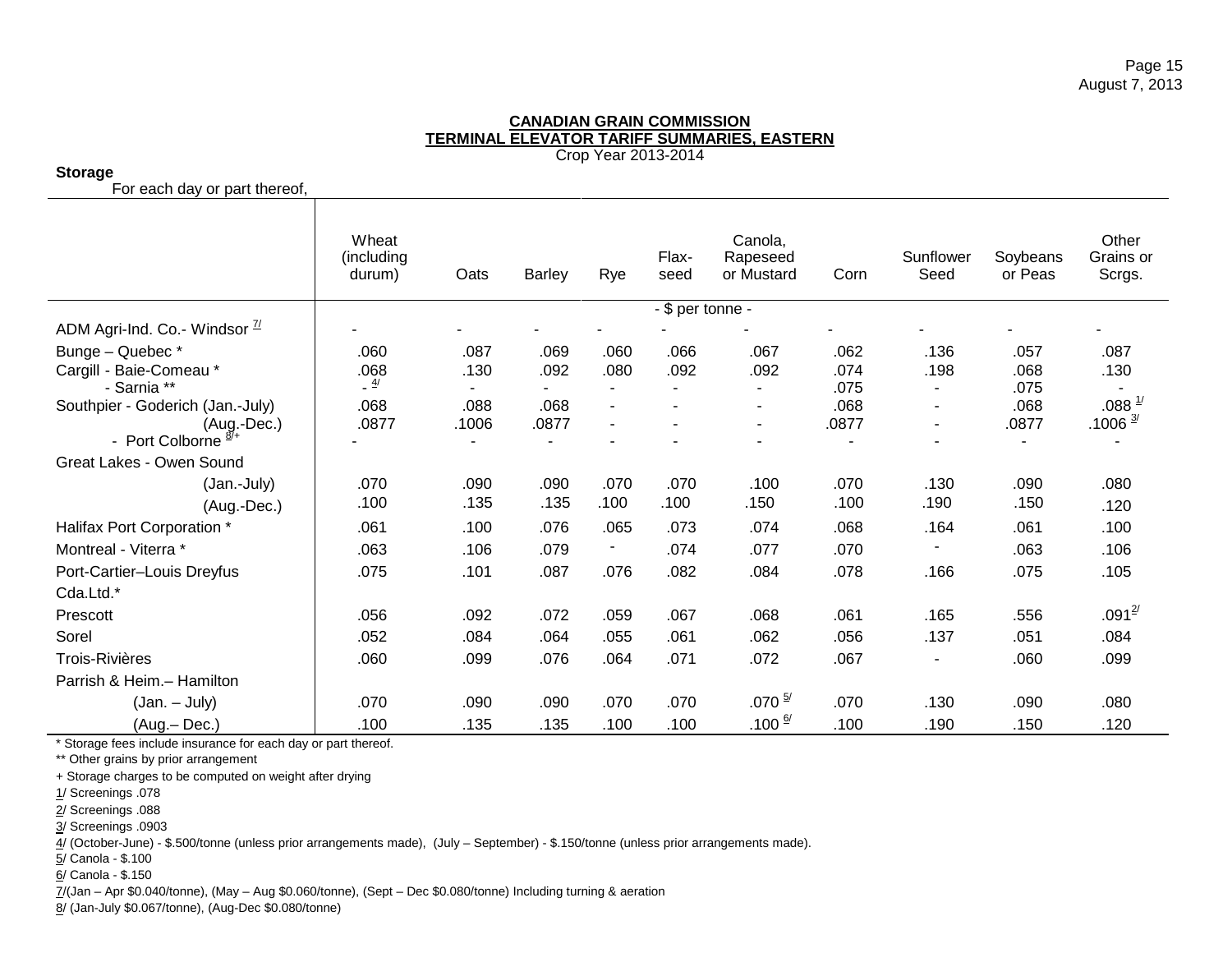# **TERMINAL ELEVATOR TARIFF SUMMARIES, EASTERN**

Crop Year 2013-2014

**Preservation of identity** of specially binned grain

(including storage) for each day or part thereof, excluding the day on which the storage period ends, all grains

|                                               | per tonne of wheat eguivalent storage capacity in the special bin (one tonne of wheat equivalent storage capacity<br>is equal to 1.2987 $\mathrm{m}^3$ of storage) |  |  |  |  |  |  |  |
|-----------------------------------------------|--------------------------------------------------------------------------------------------------------------------------------------------------------------------|--|--|--|--|--|--|--|
|                                               | - \$ per tonne -                                                                                                                                                   |  |  |  |  |  |  |  |
| ADM Agri-Industries Co.–Windsor $\frac{8}{7}$ | .200                                                                                                                                                               |  |  |  |  |  |  |  |
| Bunge - Quebec                                | .129                                                                                                                                                               |  |  |  |  |  |  |  |
| Cargill - Baie-Comeau                         | .144                                                                                                                                                               |  |  |  |  |  |  |  |
| - Sarnia <sup>5/</sup>                        | .130                                                                                                                                                               |  |  |  |  |  |  |  |
| Southpier - Goderich <sup>6/</sup>            | .130                                                                                                                                                               |  |  |  |  |  |  |  |
| - Port Colborne <sup>6/</sup>                 | .128                                                                                                                                                               |  |  |  |  |  |  |  |
| Great Lakes - Owen Sound <sup>7/</sup>        | .130                                                                                                                                                               |  |  |  |  |  |  |  |
| Halifax Port Corporation $2$ <sup>7</sup>     | .162                                                                                                                                                               |  |  |  |  |  |  |  |
| Montreal – Viterra $\frac{1}{2}$              |                                                                                                                                                                    |  |  |  |  |  |  |  |
| Port-Cartier - Louis Dreyfus                  | .155                                                                                                                                                               |  |  |  |  |  |  |  |
| Cda.Ltd. $\frac{3}{2}$                        |                                                                                                                                                                    |  |  |  |  |  |  |  |
| Prescott $\frac{4}{3}$                        | .150                                                                                                                                                               |  |  |  |  |  |  |  |
| Sorel                                         | .137                                                                                                                                                               |  |  |  |  |  |  |  |
| <b>Trois-Rivières</b>                         | .125                                                                                                                                                               |  |  |  |  |  |  |  |
| Parrish & Heimbecker - Hamilton               | .130                                                                                                                                                               |  |  |  |  |  |  |  |

1/ Montreal – Fumigation, all grains upon arrival \$2.00/tonne

Montreal - Fumigation and turning, all grains upon departure \$2.50/tonne

2/ Halifax – Fumigation, all grains upon arrival \$1.57/tonne

Halifax – Fumigation, all grains upon departure \$2.18/tonne

3/ Port Cartier – Fumigation, all grains upon arrival \$1.25/tonne

Port Cartier – Fumigation and turning, all grains upon departure \$1.75/tonne

4/ Fumigation – Payable by owner of grain – Application of Malathion \$0.82/tonne, application of Phosphine \$0.77/tonne

5/Fumigation – Payable by owner of grain – Application of Phosphine (grain flow) \$0.75/tonne, application of Phosphine (railcars) \$1.50/tonne

6/ Fumigation – Payable by owner of grain – Application of Phosphine (grain flow) \$0.96/tonne, application of Phosphine (railcars) \$1.50/tonne

7/ Fumigation – Application of Phosphine \$0.80/tonne

8/ Fumigation – Payable by owner of grain – Application of Malathion \$0.65/tonne, Application of Phosphine \$0.89/tonne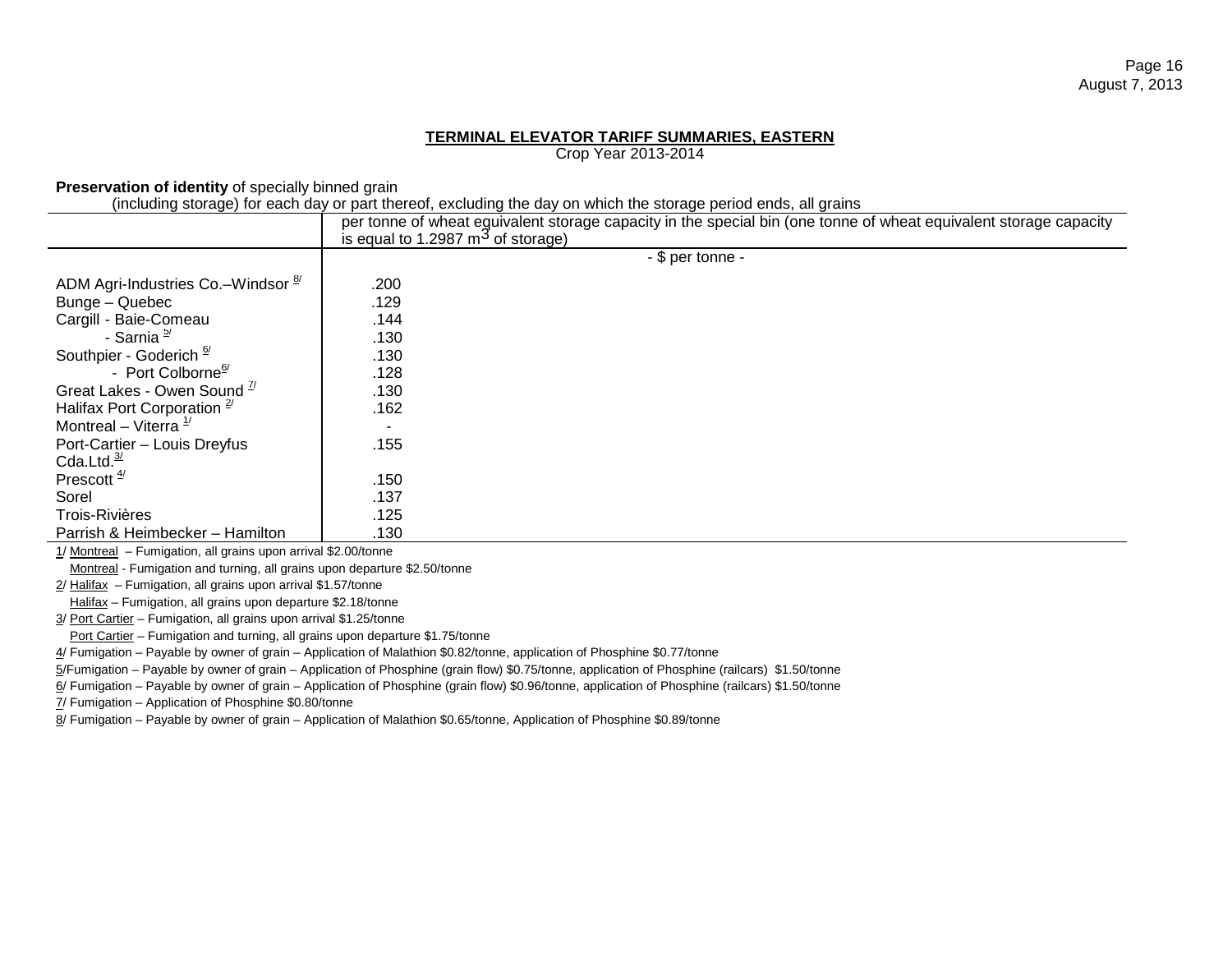Crop Year 2013-2014

## **Special Services**

Blending & Segregation

| Divilaniy u Ovyroganom                 | Additional charge for the uniform blending of one or more<br>grains, grades of grain, protein levels, varieties within a<br>grade, and specially segregated products to be done at time<br>of shipment as ordered by the shipper of grain, basis the<br>gross tonnes of the entire blended shipment | Special selection and segregation within a grade basis<br>degrading factors (such as: i.e. fusarium levels, ergot, hard<br>vitreous kernels, sprouted) or other factors requested by the<br>owner of the grain |
|----------------------------------------|-----------------------------------------------------------------------------------------------------------------------------------------------------------------------------------------------------------------------------------------------------------------------------------------------------|----------------------------------------------------------------------------------------------------------------------------------------------------------------------------------------------------------------|
|                                        | - \$ per tonne -                                                                                                                                                                                                                                                                                    |                                                                                                                                                                                                                |
| Port Cartier - Louis Dreyfus Cda. Ltd. | .600                                                                                                                                                                                                                                                                                                | 1.050                                                                                                                                                                                                          |
| Prescott $\frac{1 - 8i}{2}$            |                                                                                                                                                                                                                                                                                                     |                                                                                                                                                                                                                |
| Baie Comeau - Cargill Ltd.             | .640                                                                                                                                                                                                                                                                                                | 1.110                                                                                                                                                                                                          |
| Bunge – Quebec                         | .600                                                                                                                                                                                                                                                                                                | 1.050                                                                                                                                                                                                          |
| Parrish & Heimbecker                   | .650                                                                                                                                                                                                                                                                                                |                                                                                                                                                                                                                |
| Trois – Rivières                       | .600                                                                                                                                                                                                                                                                                                |                                                                                                                                                                                                                |
|                                        |                                                                                                                                                                                                                                                                                                     |                                                                                                                                                                                                                |
|                                        |                                                                                                                                                                                                                                                                                                     |                                                                                                                                                                                                                |
|                                        |                                                                                                                                                                                                                                                                                                     |                                                                                                                                                                                                                |
|                                        |                                                                                                                                                                                                                                                                                                     |                                                                                                                                                                                                                |

1/ Bagging \$25.75/tonne

2/ Protein Analysis – each sample \$17.08

3/ Elevation and drying charges to be computed on weight of grain received

 $4/$  Storage charges are per day to be computed on weight after drying

5/ One tonne of wheat equivalent storage capacity is equal to 1.2987 cubic meters of storage

 $6/$  Elevator charges or services other than those listed – by special arrangement

7/ All eastern grains will be fumigated upon receipt, other grain at the discretion of the elevator

8/ All corn deliveries – corn owner is liable for downgrade on account of CCFM due to breakage from handling in the elevator. See elevator for details prior to delivering corn